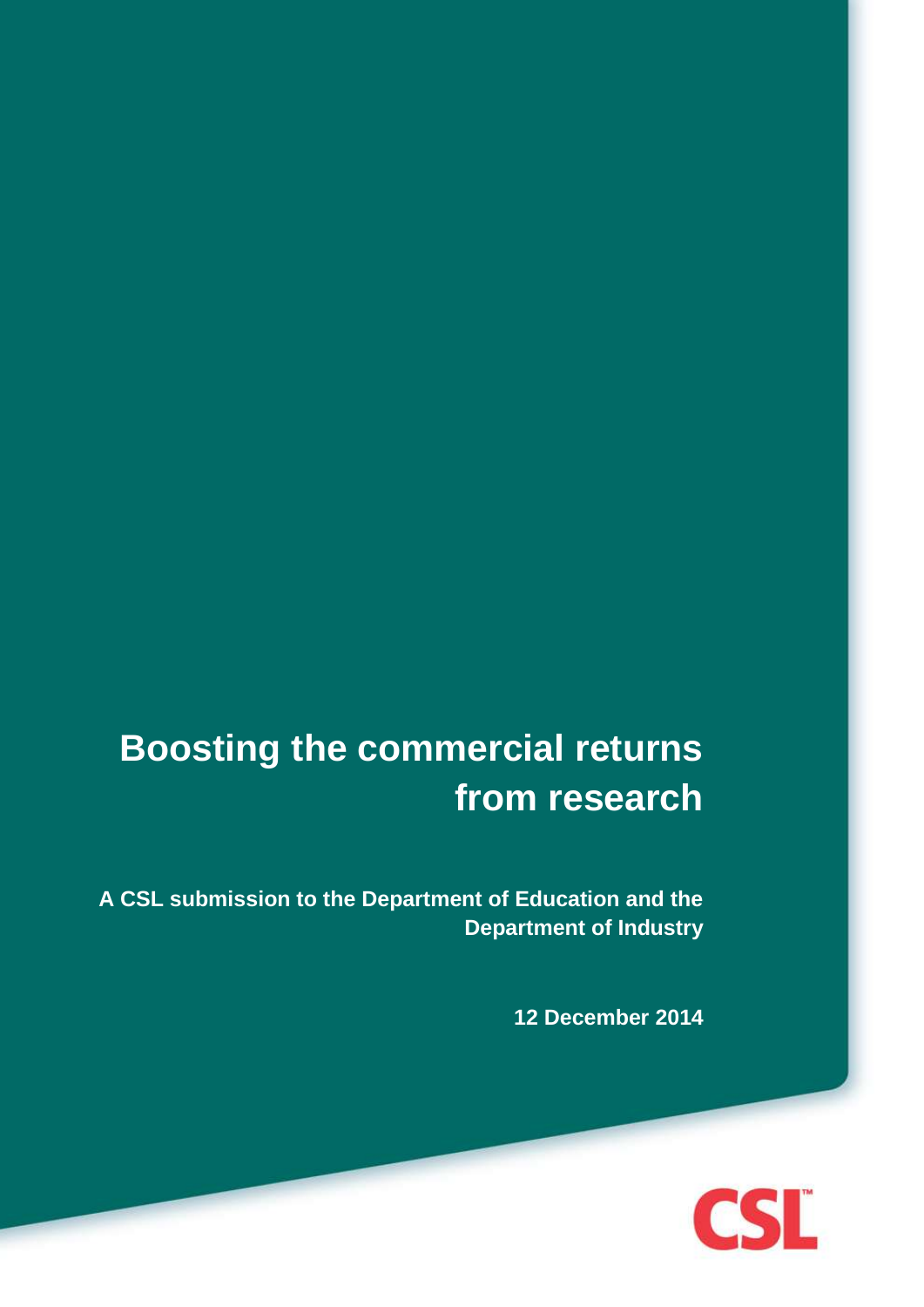

# <span id="page-1-0"></span>**Summary of comments and recommendations**

CSL develops, manufactures, and markets pharmaceutical products of biological origin to treat and prevent serious human medical conditions. CSL is Australia's largest biotechnology company and a global leader in plasma-derived therapies, their recombinant analogues, and influenza vaccines. CSL is an Australian 'innovation-active business', to use the language of the Department of Education and Department of Industry issues paper 'Boosting the commercial returns from research'.

The CSL Group has a global footprint, with the majority of its sales outside Australia. Nevertheless, CSL is headquartered in Australia and maintains a substantial research and development ('R&D') presence in Melbourne, Australia. CSL has a successful track record in the development of innovative medicines for global markets, and maintains and develops a pipeline of prospective products in various stages of development that may in turn become life-saving medicines for sale into global markets. In addition to its substantial expenditure on R&D, CSL continues to invest in infrastructure, in Australia and elsewhere, to support that R&D, and manufacturing facilities necessary to support commercial sales into global markets.

We welcome the opportunity to make a submission to the Departments of Education and Industry on this important issue. CSL has made a number of other public submissions addressing these and related issues, two of which, our 2012 submission to the McKeon Review and our 2014 submission to the Senate Inquiry on Australia's Innovation System, are attached to this submission. CSL makes the following observations and recommendations concerning boosting the commercial returns from Australia's public research.

#### 1. **Australia would benefit from increased government support for research, particularly directed at increased translational research**.

CSL's view is that Australia is seeking (and should seek) to establish an education and basic research environment that is towards the top end of the OECD spectrum. Australia is an attractive location for research. It has, for example, high quality universities and institutes, a good supply of skilled researchers and English as its language. At present, Australia broadly speaking sits somewhere close to the average in respect of the proportion of its GDP spent on R&D, at 2.21%. In CSL's view, increased support for research, appropriately directed, would be likely to result in a more than commensurate increase in commercial development.

The basic research from universities and research institutes provide an essential input to the medical and biopharmaceutical sector in which CSL operates. Accordingly, CSL would welcome further government support for university science and technology and the research institutes in order to increase the supply of these essential cornerstones to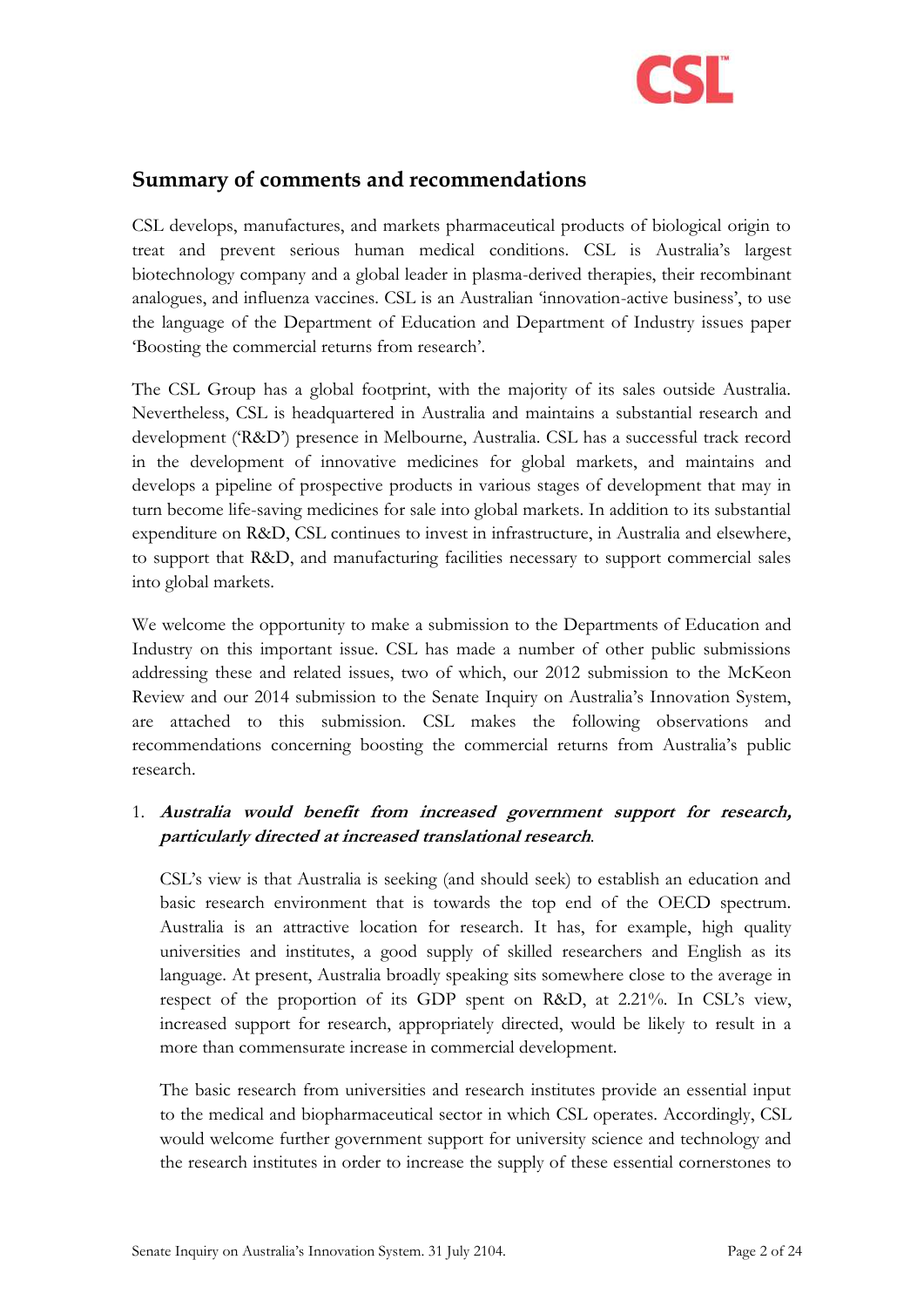

the sector (knowledge spillovers and IP that can be developed into commercial products). These institutions also help train and develop a pool of highly skilled scientists and researchers entering the work force; further funding therefore helps increase the size of the skills base on which CSL and the innovation economy more generally rely.

CSL welcomes the Medical Research Future Fund ('MRFF') which has the potential to substantially enhance the commercial returns that Australia earns from its investment in medical sciences. The fund is expected to double the Government's direct contributions to medical research by 2020 as a means of providing further and sustainable support for basic and, particularly, translational research in biological, pharmaceutical and medical science.

In CSL's view, greater government support for translational research, in particular, would increase the pool of high quality projects available for further development and commercialisation, and this would, in turn, boost the commercial returns from Australian research. CSL has previously recommended new government funded Translational Grants to replace NHRMC Development Grants to fulfil this role. These grants should be dependent upon partnerships and collaboration between the research institution, credible industry partners, and the primary health and hospital sectors.

#### 2. **Current support for business R&D strikes an appropriate balance**.

The 45% refundable R&D tax offset for smaller firms and the 40 per cent nonrefundable tax offset to larger firms represent an appropriate level of support, and strike an appropriate balance between overly proscriptive definitions of R&D, and the risk of supporting R&D that would take place anyway, without the support. However, for Australian shareholders of Australian listed businesses that are profitable, the value of support for R&D through the tax system is reduced by Australia's system of imputation credits.

CSL concurs with the Pharmaceutical Industry Strategy Group ('PISG') that direct government support in the form of co-investment or support for specific investments can in some circumstances be an appropriate means of delivering enhanced commercial benefits from Australian research, particularly where it more firmly embeds Australia into global manufacturing supply chains and strengthens Australia's technology clusters. CSL has benefitted from direct support from the Commonwealth and Victorian governments for investments that have done this.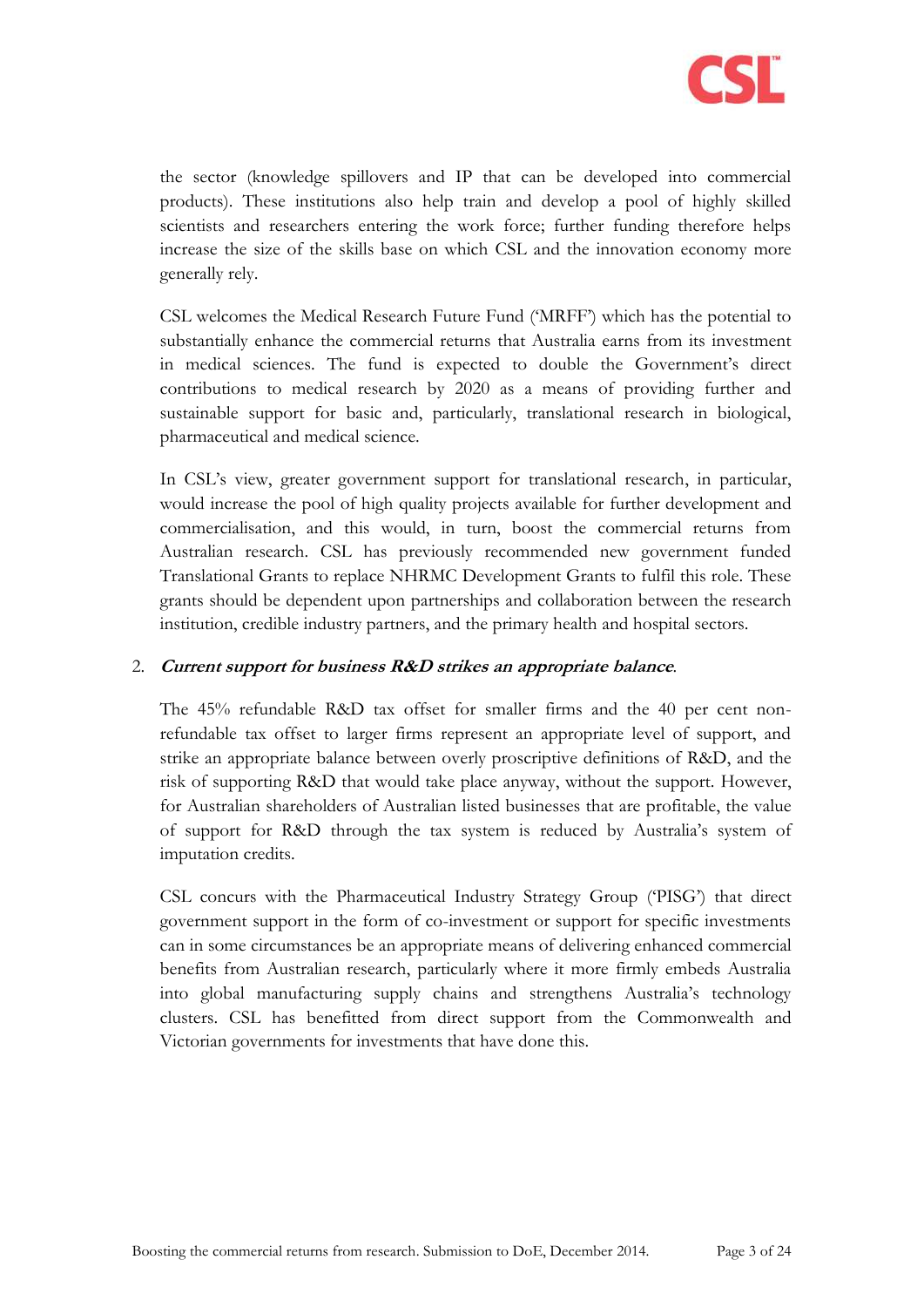

## 3. **Australia is not an attractive place from where to commercialise products from its research.**

The Issues Paper has identified a number of factors that impede commercial development of Australian research that might be termed 'supply' constraints. These include, for example, the lack of 'hubs' such as the Cambridge Science Park, lack of intermediaries to facilitate integration of universities and business; lack of incentives to encourage entrepreneurship, too high a proportion of scientists working in academia rather than business, and lack of funding. CSL concurs with many of the observations the *Issues Paper* makes in this regard.

However, in CSL's view, there is a more fundamental problem commercialising Australia's research which is demand rather than supply driven. Most businesses wanting to serve global markets would not choose to complete the development, and then manufacture of innovative products, from Australia. There is very little demand by global businesses to undertake late-stage development, commercialisation and manufacture of high value-added products from Australia.

A number of fundamental factors discourage businesses from completing the product development process in Australia. These include the size and location of the Australian market relative to global markets, relatively high labour costs and, most particularly, high corporate tax rates compared to peer jurisdictions. These impediments strongly discourage firms from placing high value manufacturing ('footloose investment') in Australia.

As a result, Australia does not reap full value from the IP it generates from its research base including the benefits of investment in manufacturing, the increase in skilled employment and the wages they earn, the acquisition of skills in related areas such as compliance with US and EU pharmaceutical regulation, and multiplier effects. There are also other intangible benefits from manufacturing and commercialisation, such as follow-on R&D in related areas, the emergence of new or related products, and clustering effects where other manufacturers are attracted by the availability of resources and skills.

## 4. **CSL considers that the most effective policy for commercialising Australia's research is to make Australia, through the tax system, an attractive location for businesses doing late-stage development and commercial manufacture of high value added products for global markets**.

High corporate tax rates can be a significant impediment to new investments in latestage development and commercial manufacture. In this regard, it is notable that Australia's corporate tax rate is high by OECD standards, and Australia is one of the few countries that has not reduced its corporate tax rate since 2005.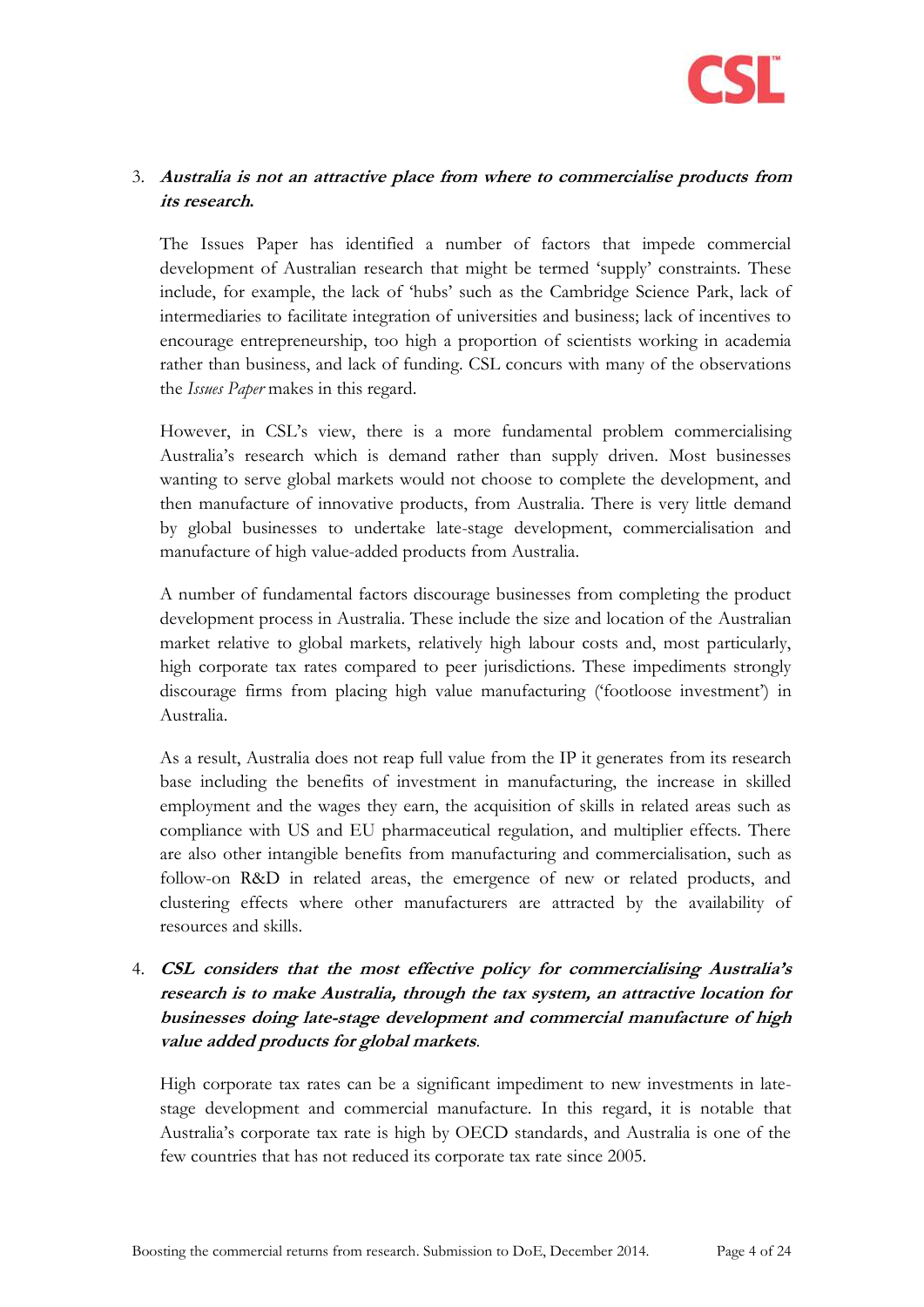

Australia's corporate tax rate is considerably higher than many of its peers. For example, that the UK is progressively reducing its corporate tax rate to 20%, Ireland has a flat tax rate of 12.5% and Singapore a 17% rate, and they all offer a range of further concessions related to R&D. Switzerland, where CSL has decided to locate its commercial scale recombinant coagulation factor manufacturing facility, has a range of effective tax rates for limited periods substantially below the statutory rate of around 25%, depending on canton and commune.

Where multiple countries with a similarly favourable investment climate are competing to attract direct investment, tax competition can play a critical role for footloose firms deciding whether to invest in a particular country or region. This echoes CSL's own experience in deciding upon the location of major new investments.

## 5. **Recent initiatives in relation to the taxation of profits from IP in a number of peer economies, such as the UK, threaten to worsen Australia's position. Australia must respond**.

Revenue requirements for Australian governments clearly preclude a substantial reduction in corporate tax rates, but this problem is not unique to Australia. A number of economies with strong research sectors are revising their system of corporate tax to capture the full benefits of their public research, particularly through incentives for innovation, without undermining their revenue base. The UK Patent Box, for example, allows companies to apply a lower 10% tax rate on patent derived profits provided the business made a significant contribution to the patent.

Australia should emulate these models. In order to maximise the benefits of public research to the Australian economy, including the multiplier and spillover benefits that arise from high value manufacturing in Australia, the corporate tax system must find a model that preferentially incentivises, through a sufficiently low rate, new investments in Australia when the investment is genuinely footloose, derived from IP developed to a significant degree in Australia, that results in the late-stage development, commercialisation and manufacture from Australia.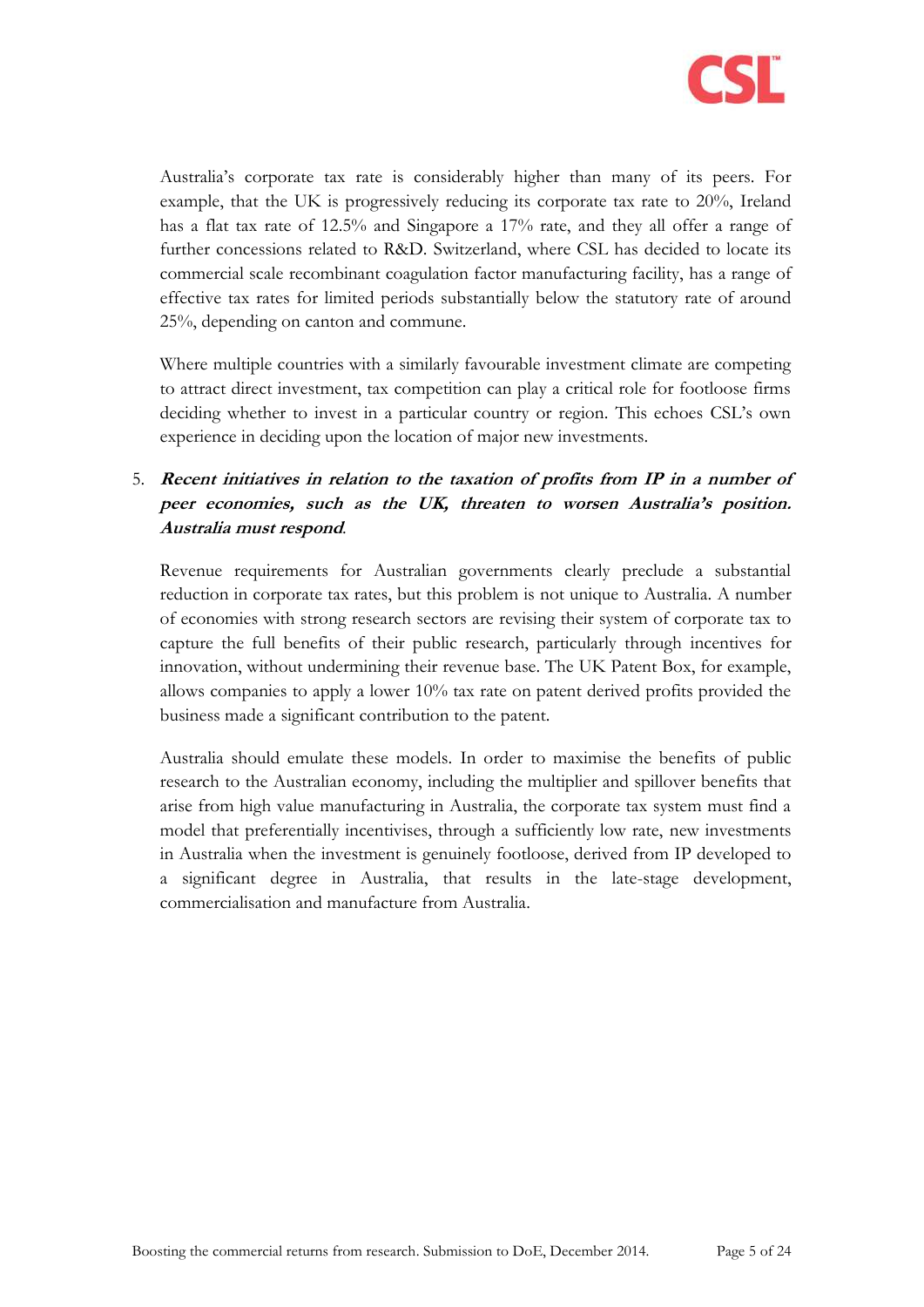

# **Table of contents**

| 4.2. The demand side for research, development and commercialisation  18 |  |
|--------------------------------------------------------------------------|--|
|                                                                          |  |
|                                                                          |  |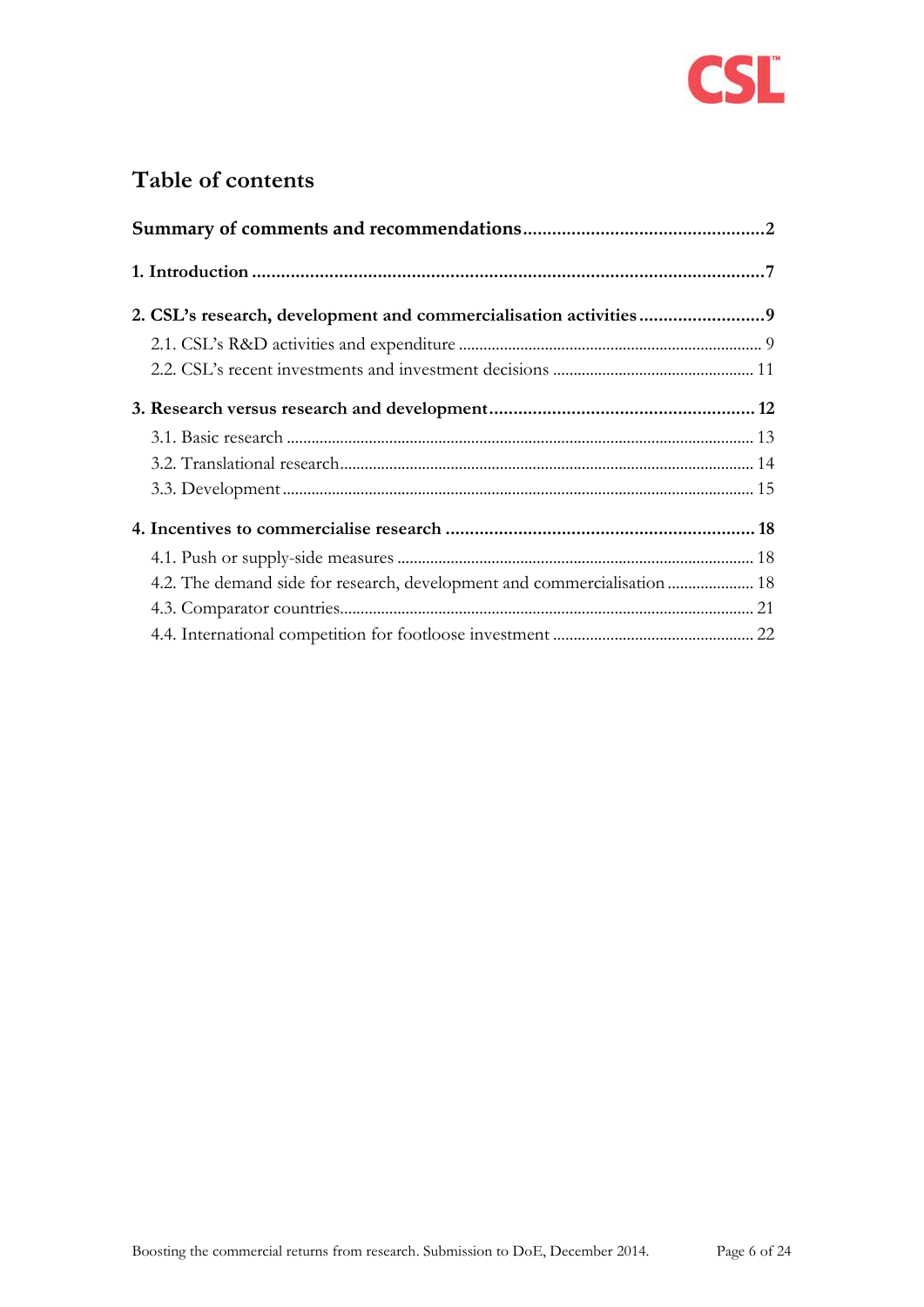

# <span id="page-6-0"></span>**1. Introduction**

-

CSL develops, manufactures, and markets pharmaceutical products of biological origin to treat and prevent serious human medical conditions. CSL is Australia's largest biotechnology company and a global leader in plasma-derived therapies, their recombinant analogues, and influenza vaccines.

CSL is an Australian 'innovation-active business', to use the language of the Department of Education and Department of Industry issues paper 'Boosting the commercial returns from research' ('*Issues Paper*'), published in support of the business-focused elements of the Commonwealth Government's Economic Action Strategy. This is apparent from CSL's structure and performance.

The CSL Group has a global footprint, with the majority of its sales outsider Australia. Nevertheless, CSL is headquartered in Australia and maintains a substantial research and development ('R&D') presence in Melbourne, Australia. CSL is also developing new manufacturing facilities in Melbourne to serve those global markets. CSL has a successful track record in the development of innovative medicines for global markets. CSL was instrumental in the development of Gardasil®, helping translate research from the University of Queensland into a valuable global vaccine. CSL maintains and develops a pipeline of prospective products in various stages of development that may in turn become life-saving medicines for sale into global markets (see [Figure 1\)](#page-7-0).

CSL therefore has considerable experience of creating commercial returns from research that has its origins in, or has largely been undertaken in, Australia. In doing this, we have created substantial value for our shareholders and, in addition, large benefits to the Australian economy. These include knowledge spillovers from our R&D, skilled employment in R&D and advanced manufacturing, and production, investment and employment in a broad range of supporting businesses through the multiplier effects of our Australian operations.

CSL believes that its knowledge and experience can be helpful in shaping Government policy that will further boost the commercial returns from Australia's high quality research base. Accordingly, we welcome the opportunity to make a submission to the Departments of Education and Industry on this important issue. CSL has made a number of other public submissions addressing these and related issues<sup>1</sup> two of which, our  $2012$  submission to the

<sup>1</sup> See for example CSL (December 2006) *Submission to the Productivity Commission Research Study into Public Support for Science and Innovation in Australia*; CSL (April 2008) *Submission to the Review of the National Innovation System*; CSL (September 2008) *Response to the Review of the National Innovation System*, CSL (September 2009) *Response to Treasury's Consultation Paper "The new research and development tax incentive,"* CSL (March 2012) *Submission to the McKeon Strategic Review of Health and Medical Research* and CSL (July 2014) *Submission to the Senate Inquiry on Australia's Innovation System*.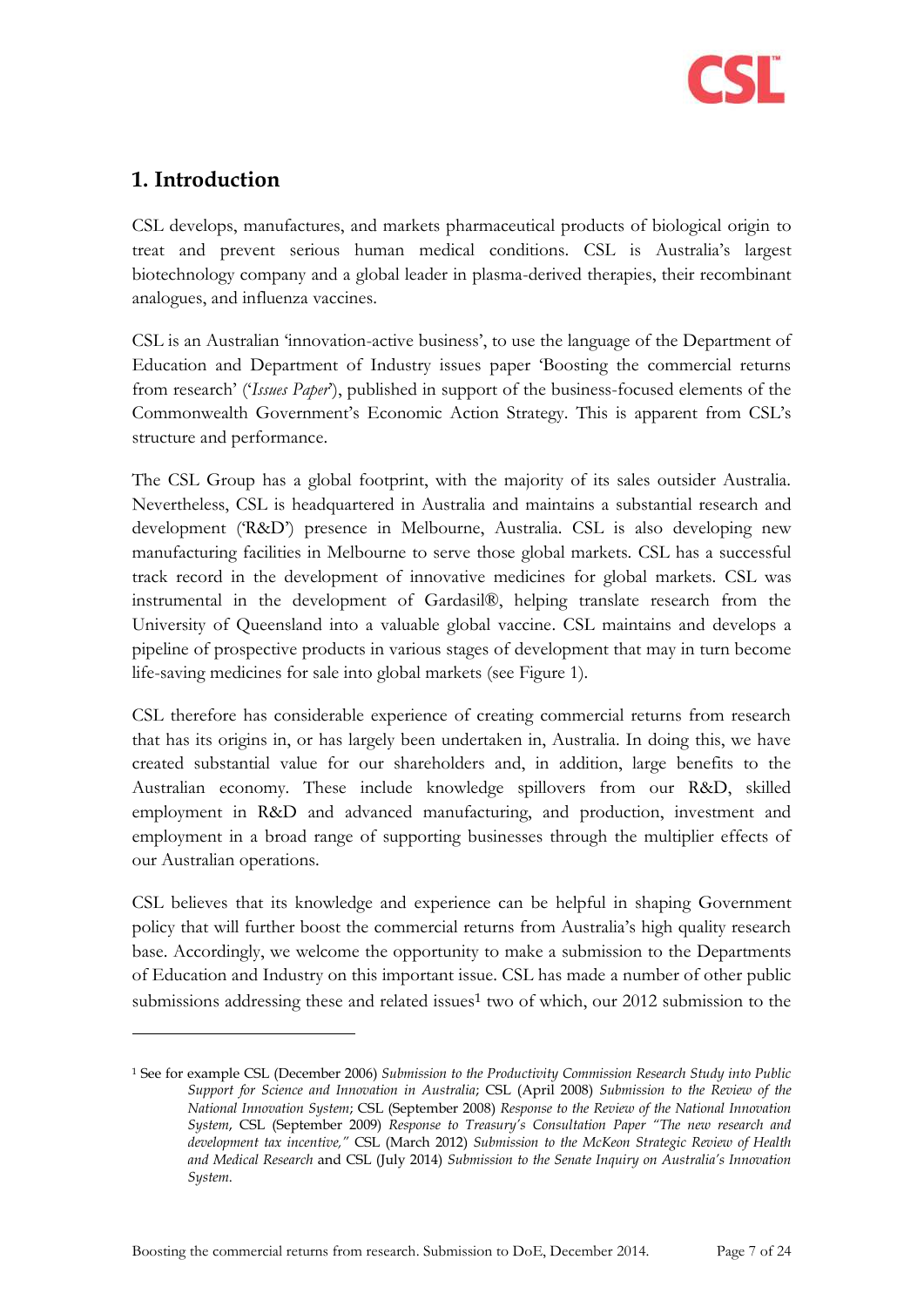

McKeon Review and our 2014 submission to the Senate Inquiry on Australia's Innovation System, we attach to this submission.



#### <span id="page-7-0"></span>**Figure 1. CSL global pipeline (December 2014)**

In this submission, we first provide a brief summary of CSL's history, operations and R&D. We then summarise what we consider to be the most important factors that drive commercial returns from research, referring where appropriate to these earlier submissions. Finally, we highlight policy steps that, in CSL's experience, can be expected to boost the commercial returns that businesses in Australia can earn from research.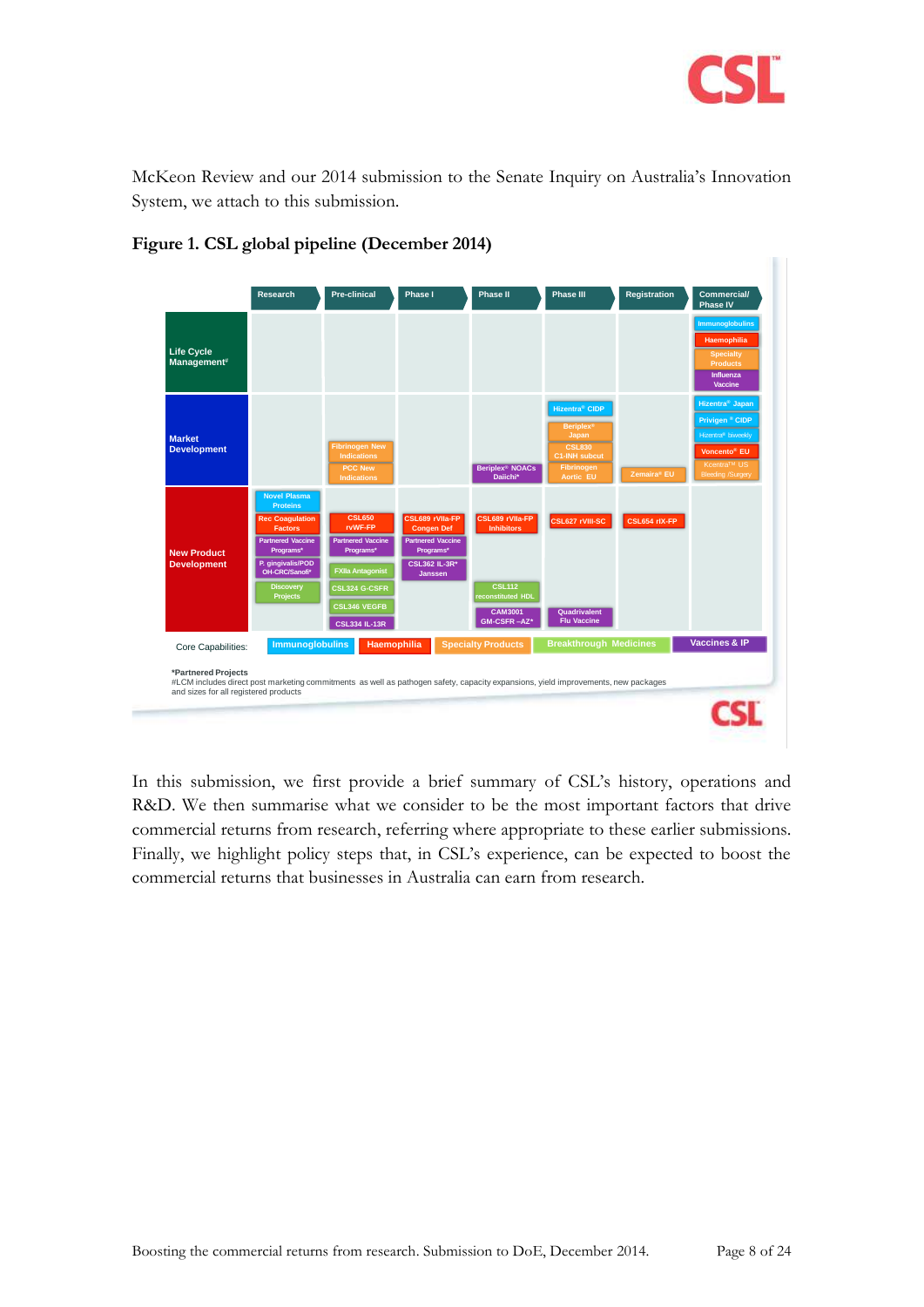

# <span id="page-8-0"></span>**2. CSL's research, development and commercialisation activities**

CSL was established in 1916 to provide the Australian community with human vaccines and sera that could not be guaranteed in the event of war. CSL continues that proud tradition, supplying products of national interest such as seasonal influenza vaccine, pandemic influenza vaccine, plasma products made from Australian plasma, antivenoms and other vaccines.

CSL was incorporated in 1991 and sold by the Commonwealth Government in 1994. CSL's evolution into a global speciality biopharmaceutical company involved the acquisition of the Swiss Red Cross fractionator ZLB (2000), US blood collection centres from NABI (2001) and Aventis Behring (2004). Since then, CSL has consolidated its position as a leader in the global market for plasma-derived medicines and as an innovator in these products, vaccines, and recombinant proteins. Throughout, CSL has continued to increase its R&D expenditure, which remains a cornerstone of CSL's growth plans. CSL Limited now has a market capitalisation of around A\$37bn,<sup>2</sup> employs over 13,000 people globally, has major operations in 27 countries with manufacturing facilities in Europe, USA and Australia. CSL is currently Australia's 9<sup>th</sup> largest public listed company by market capitalisation.<sup>3</sup> In 2013/14, CSL Limited's consolidated group revenue was US\$5.5bn.

## <span id="page-8-1"></span>**2.1. CSL's R&D activities and expenditure**

CSL has extensive R&D activities across all its global sites. However, CSL continues to maintain its largest R&D centre in Australia, co-located with its global corporate headquarters in Melbourne. This reflects the strategic importance of R&D and of Australia to CSL. In 2013/14, CSL's Australian operations comprised total sales of A\$935 million, including \$154 million in export sales; \$252 million paid in wages and salaries to Australian workers; 758 million in goods and services bought from other Australian and overseas businesses; and 1,816 full-time equivalent employees.

CSL's largest centre for R&D is Australia. Of the 1,816 Australian staff, more than 300 are involved in R&D, of which in excess of 80% are graduate scientists. This does not include graduate scientists and engineers working in other Australian CSL divisions. These R&D activities are based at Parkville, Broadmeadows and at CSL's laboratories at the Bio21 Institute operating on a budget of approximately \$290m.

CSL has increased its R&D at a compound rate of approximately 14% per annum, from A\$141m in 2004/05 to US\$466m in 2013/14 (see [Figure 2\)](#page-9-0), and is planning further growth

<sup>2</sup> As of 25 November 2014.

<sup>&</sup>lt;sup>3</sup> ASX 25 November 2014.<http://www.asx200list.com/> (last viewed 25 November 2014).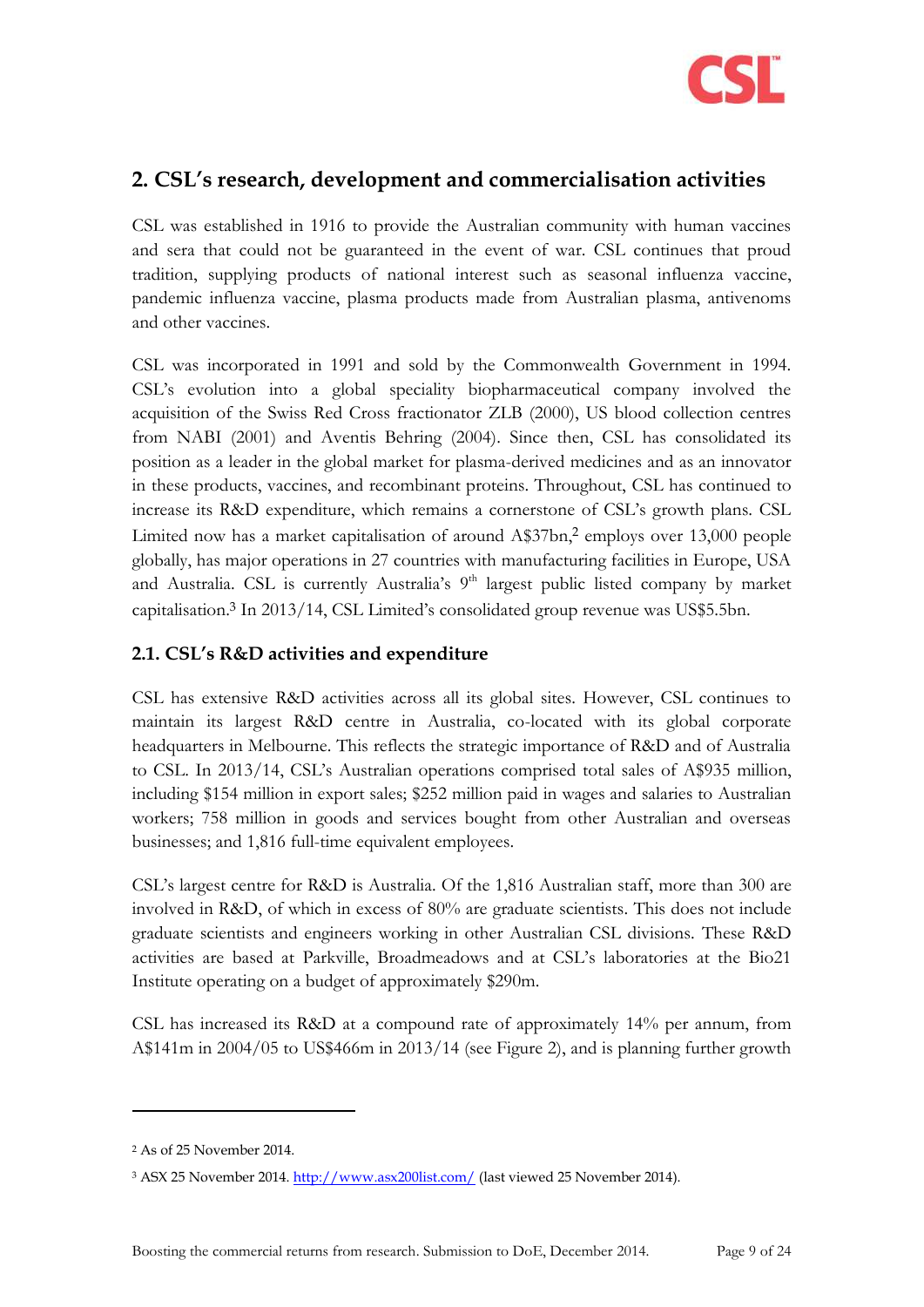

in the future. CSL's total R&D expenditure represents approximately 8.5% of global revenues.



<span id="page-9-0"></span>**Figure 2. CSL's global R&D expenditure**

CSL has consistently ranked in the top two or three Australian companies in terms of its global R&D expenditure. By way of example, according to PwC in its 2013 Global Innovation 1000 Study<sup>4</sup> CSL ranked second to Telstra in its global R&D expenditure followed by Aristocrat Leisure, OneSteel/Arrium, Cochlear and Amcor; only these six firms ranked within the global top 1000. According to the 2013 EU Industrial R&D Investment Scorecard<sup>5</sup> CSL ranked second to Telstra amongst the Australian non-financial firms;<sup>6</sup> on these measures, CSL ranked  $329<sup>th</sup>$  in the global list. These figures do not, however, detail the character of the R&D expenditure. Considerably in excess of half of CSL's R&D expenditure is on high risk potential new products.

Boosting the commercial returns from research. Submission to DoE, December 2014. Page 10 of 24

<sup>4</sup> PWC (2013) *The Global Innovation 1000: Navigating the Digital Future* http://www.strategyand. pwc.com/global/home/what-we-think/global-innovation-1000 (last viewed 16 July 2014).

<sup>5</sup> European Union (2013) *2013 EU Industrial R&D Investment Scoreboard* [http://iri.jrc.ec.europa.eu/](http://iri.jrc.ec.europa.eu/%20scoreboard13.html)  [scoreboard13.html](http://iri.jrc.ec.europa.eu/%20scoreboard13.html) (last viewed 16 July 2014).

<sup>6</sup> The *2013 EU Industrial R&D Investment Scoreboard* (*ibid*) characterisation of Telstra and CSL expenditure on R&D is consistent with reports by other commentators. However, it places three of Australia's largest banks above CSL, indicating that it has adopted broader definition of R&D expenditure.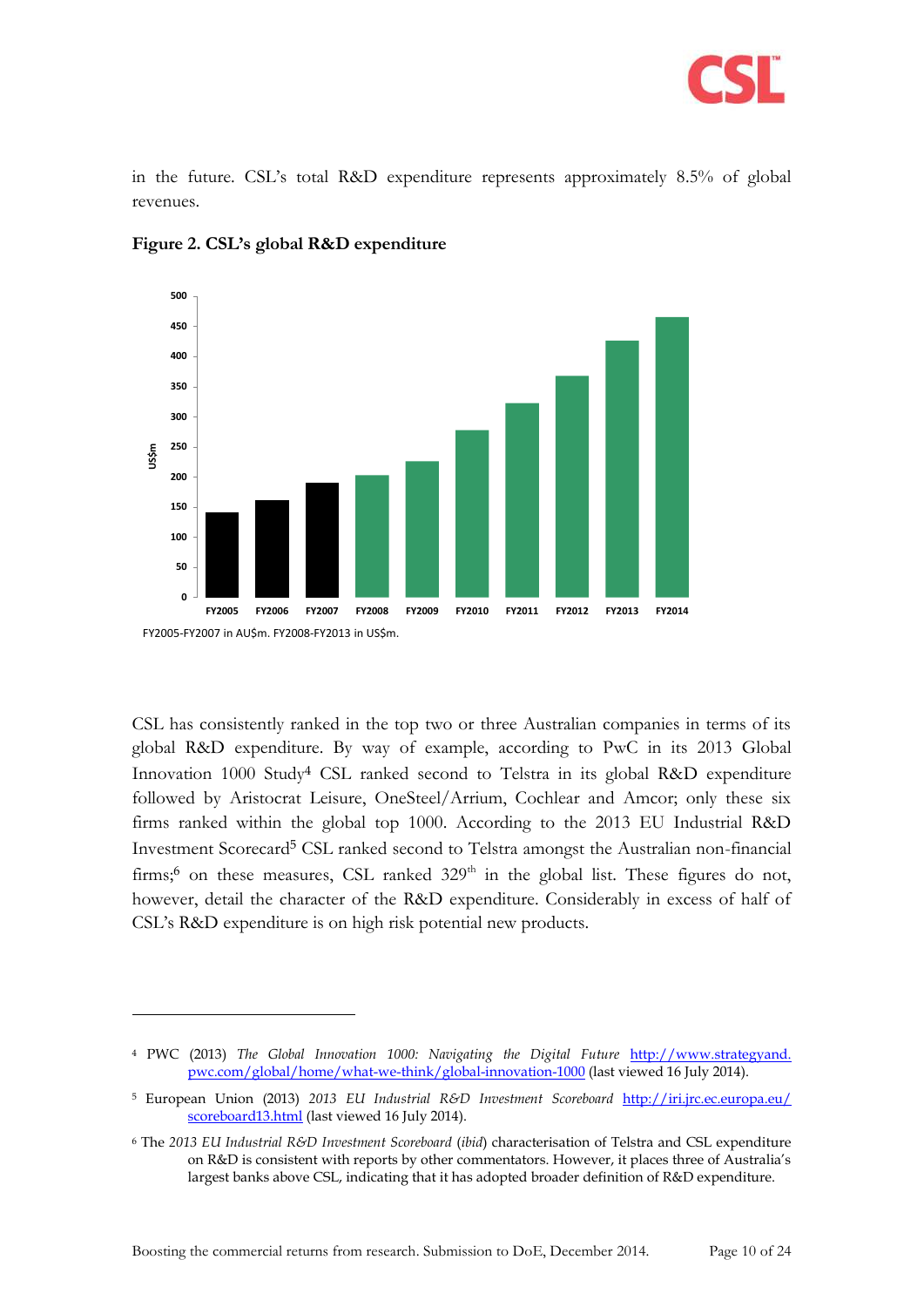

#### <span id="page-10-0"></span>**2.2. CSL's recent investments and investment decisions**

In addition to its substantial expenditure on R&D, CSL continues to invest in infrastructure, in Australia and elsewhere, to support that R&D, and manufacturing facilities necessary to support commercial sales into global markets. These include:

- the Biotechnology Manufacturing Facility located at Broadmeadows in Melbourne, opened in May 2014, to support manufacture for clinical trials and early commercialisation of its pipeline of potential new recombinant protein products;
- in anticipation of growing global demand for immunoglobulins, the Privigen® toll manufacturing facility at Broadmeadows in Melbourne, currently under construction, using technology that was developed and is continually refined at CSL's facilities in Bern, Switzerland;
- in anticipation of growing global demand for albumin, an Alburex® toll manufacturing facility at Broadmeadows in Melbourne, also using Swiss technology, which will shortly commence construction; and
- a commercial scale recombinant protein manufacturing facility for CSL's pipeline of recombinant coagulation factors, which will shortly commence construction in Switzerland.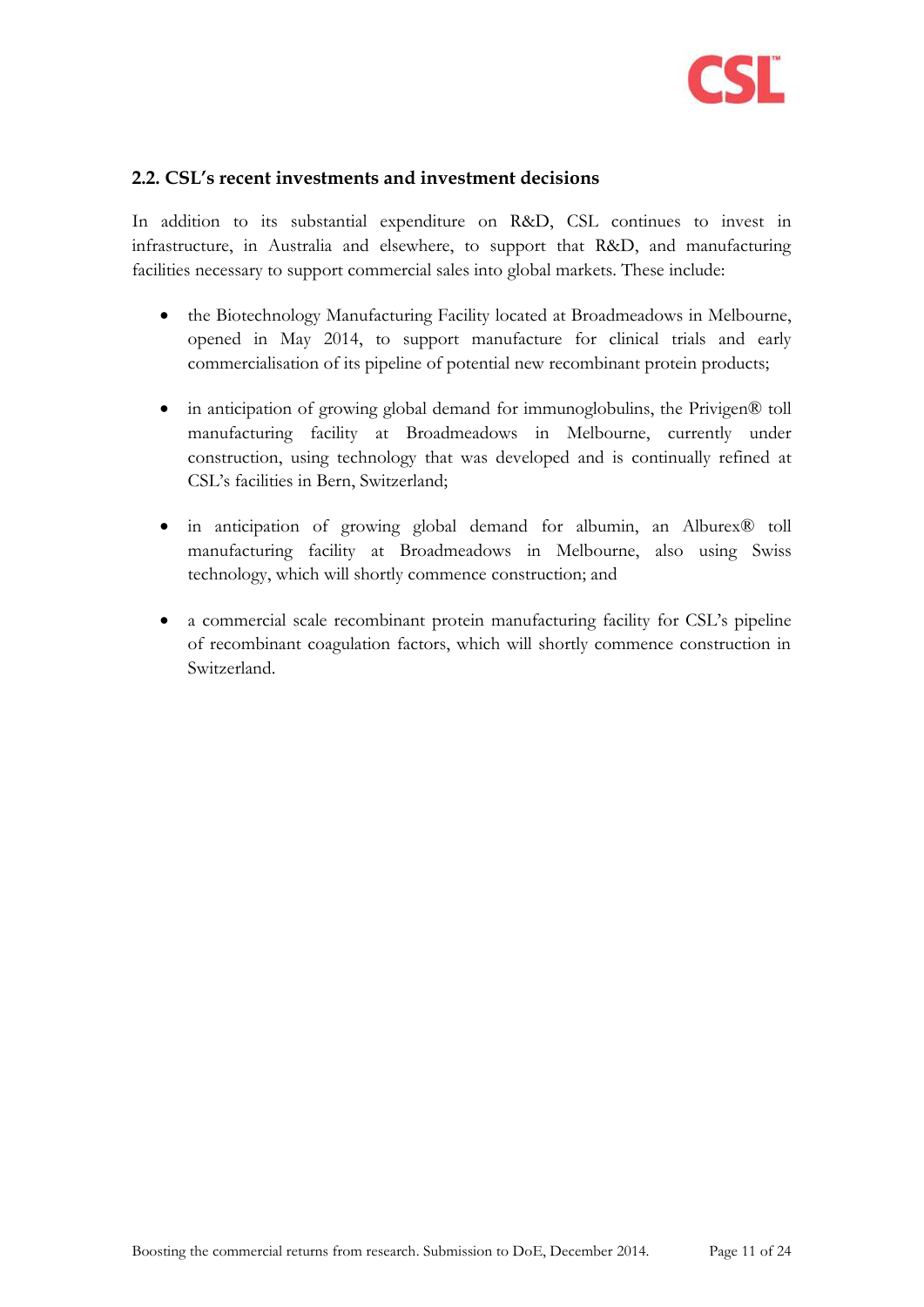

# <span id="page-11-0"></span>**3. Research versus research and development**

CSL notes that the title of the Departments' issues paper is 'Boosting the commercial returns from research', noting that 'Australia's research activities are conducted through universities, publicly funded research organisations, private research organisations and innovation-active businesses'.<sup>7</sup> CSL agrees with this, but considers that it is important to place 'research' into a proper commercial context — research *and development* — in order to identify appropriate steps for boosting commercial returns. The distinction is important.

[Figure 3](#page-11-1) illustrates the typical research and development activities (and their risks and costs) for the creation of a new drug.<sup>8</sup> The process is expensive (estimates range from between US\$800m and US\$1.7bn) and risky, with fewer than 1 in 9 candidates that enter clinical trials resulting in a product launch, fewer still becoming major commercial successes.



#### <span id="page-11-1"></span>**Figure 3. Pharmaceutical development pathway and costs**

*Source:* Paul SM et al (March 2010) *amended by CSL*. In the stylised typical pathway, 'target to hit' represents the first stage of discovery after the identification and validation of a target for drug action, both of which are the province of basic research. It involves the identification of compounds that are active against the target. These are then refined to a lead compound ('hit to lead') which is then optimised in anticipation of preclinical development. WIP refers to 'works in progress.

Pharmaceutical R&D, for a number of reasons set out elsewhere<sup>9</sup> may be particularly protracted, but CSL understands that most R&D follows a broadly similar pathway that can be characterised into three basic steps (summarised at the top of the chart).

<sup>9</sup> *Ibid*.

<sup>7</sup> *Issues Paper* 3.

<sup>8</sup> A more detailed exposition of the R&D pathway for pharmaceutical products is set out in CSL (July 2014) *Submission to the Senate Inquiry on Australia's Innovation System* 15-20.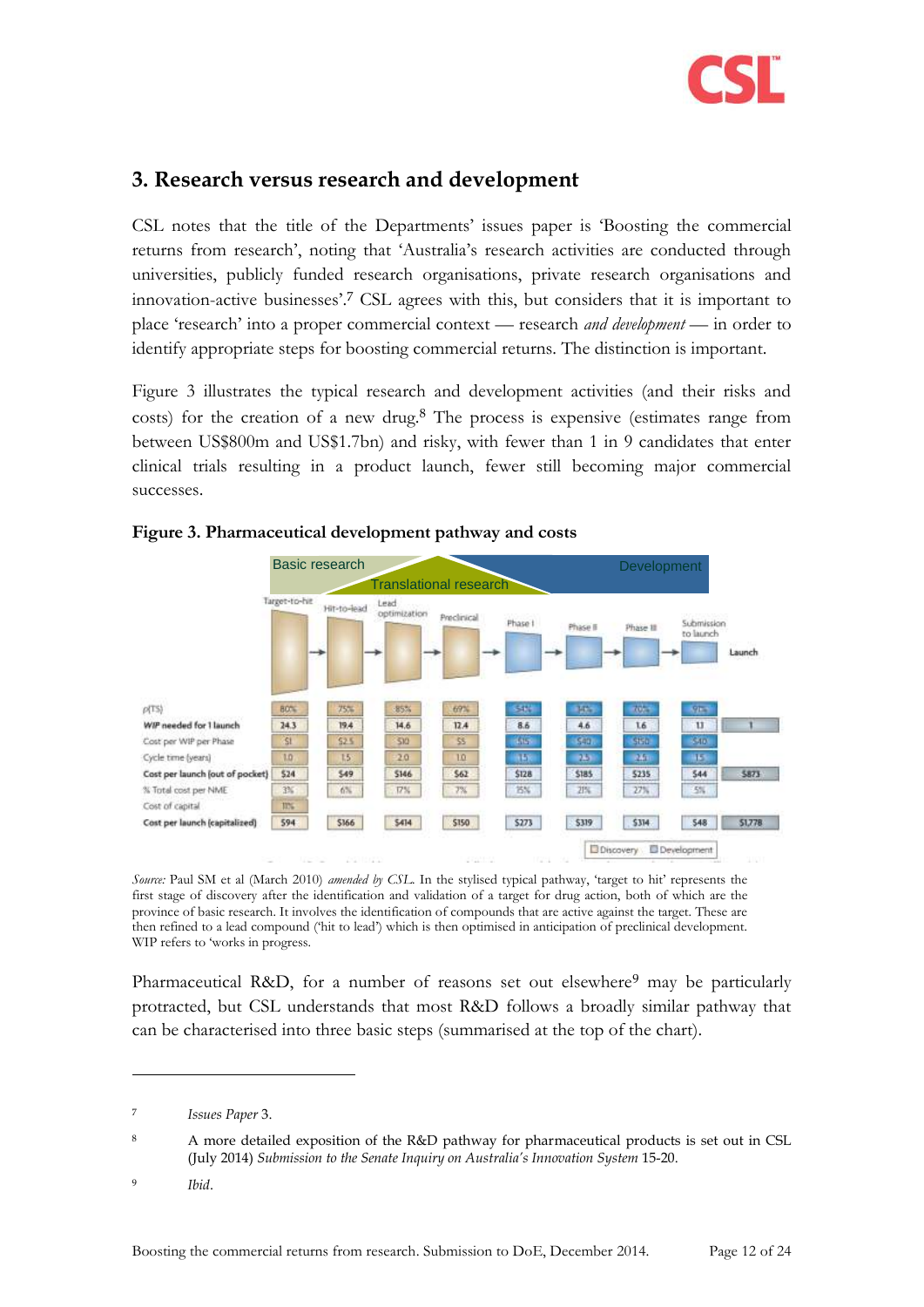

*CSL has previously stated<sup>10</sup> that Australia, broadly speaking, sits somewhere close to the average in respect of the proportion of its GDP spent on R&D, at 2.21%.<sup>11</sup> CSL's view is that Australia is seeking (and should seek) to establish an education and basic research environment that is towards the top end of the OECD spectrum. On that basis, the Commonwealth Government should assess the benefits of greater government support, which would likely move Australia up the OECD rankings.*

However, in order to understand how best governments should intervene in order to increase the commercial returns from research, it is important to understand the overall process of R&D.

#### <span id="page-12-0"></span>**3.1. Basic research**

-

Basic research is the first R&D step. It is typically not immediately directed towards a commercial product, but rather towards an understanding of the basic science that might in due course form the basis for a commercial product. Crick and Watson's work on the structure of DNA is an example of basic research. It had no immediate commercial application but provided the foundation of modern biotechnology.

Basic research is typically characterised by large knowledge spillovers<sup>12</sup> with the result that the benefits of the research spread far and wide and cannot be captured and retained by those that conduct the research (or the institutions in which they work). Indeed, one of the defining characteristics of research is that it is deliberately published (in academic journals) so that others can build upon it. As a result, the overall economic benefits to society from this research are typically much greater than the private benefits to the researchers or their institutions. 13

Because there are large spillovers that cannot (and *should* not) be captured, private firms are typically unwilling to invest in basic research; they cannot capture a sufficient share of the value of the research to make it commercially worthwhile. Governments therefore play an important role in funding a sufficient level of basic research. As the *Issues Paper* notes,

<sup>10</sup> CSL (July 2014) *Submission to the Senate Inquiry on Australia's Innovation System* 25.

<sup>11</sup> OECD (2011) *OECD Science, Technology and Industry Scoreboard 2011*. The figures for Australia were from 2008. The average share of GDP spent on R&D was 2.33%. Israel, Finland, Sweden, Korea, Japan, Denmark, Switzerland, United States, Germany, Austria and Iceland were ahead of Australia in the ranking.

<sup>12</sup> Knowledge spillovers arise when the knowledge generated from activities is used more widely than those who create it (since most knowledge can and is freely disseminated). The acquired knowledge then generates additional and valuable economic activity.

<sup>13</sup> Even the semiconductor transistor, which was researched, developed and patented within Bell AT&T, an example of basic research being conducted in a business rather than academic environment, relied upon a large pre-existing body of basic research. See, for example, [http://history](http://history-computer.com/ModernComputer/Basis/transistor.html)[computer.com/ModernComputer/Basis/transistor.html](http://history-computer.com/ModernComputer/Basis/transistor.html) and http://www. computerhistory.org/semiconductor/timeline.html.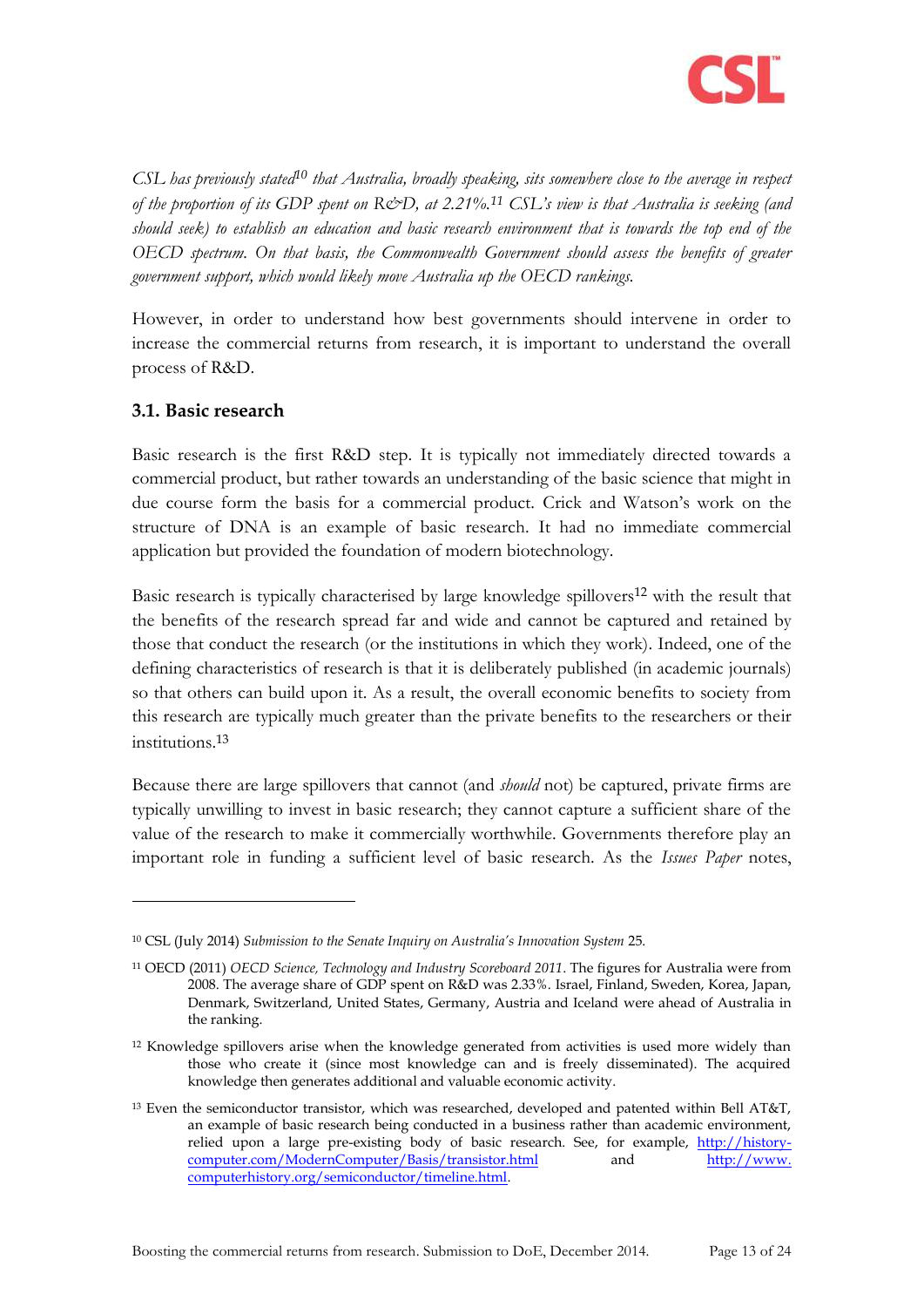

Australia's basic research sector — primarily universities, research institutes and the CSIRO, all of which are predominantly government funded — is highly productive, internationally connected, and recognised globally for its high quality research. CSL considers that Australia is at the world forefront in a number of areas of basic research in biological sciences and human health.

In the biopharmaceutical sector, basic research often involves identifying targets such as cell surface receptors or metabolic pathways that could be possible sites for drug action, and then identifying compounds that are active against the target, of which there may be many, and which may lack specificity.

*As CSL has previously stated,<sup>14</sup> it welcomes further government support for university science and technology and the research institutes in order to increase the supply of these essential cornerstones to the sector: knowledge spillovers and IP that can be developed into commercial products. These institutions also help train and develop a pool of highly skilled scientists and researchers entering the work force; further funding therefore helps increase the size of the skills base on which the innovation economy relies.*

*CSL welcomes the recently announced Medical Research Future Fund ('MRFF') which is expected to 'double the Government's direct contributions to medical research by 2020'<sup>15</sup> as a means of providing this further support.*

## <span id="page-13-0"></span>**3.2. Translational research**

Translational research involves building on this basic research to the level of a prototype that can be tested for its suitability for commercial development. In the biopharmaceutical sector it involves activities such as preclinical studies in relevant animal models of disease; *in vitro* and *ex vivo* studies using relevant tissues sampled from the target patient population; and toxicology studies, manufacturing and scale-up activities. This research narrows down and improves the active compounds so that they are suitable for testing in patients, and suitable for commercial manufacture should the clinical testing succeed.

As the name suggests, translational research lies at the boundary of basic research and the R&D activities undertaken by businesses. It is characterised by substantial knowledge spillovers, being relatively early in the development pathway, but is typically more complex and costly than the basic research upon which it relies. In CSL's view, this combination of knowledge spillovers and complexity means that many potentially valuable projects fail to attract the level of resource required to progress further. For example, at CSL we look at over 100 new product opportunities each year. Of these, we choose 5-10% for full evaluation and then fewer still for licensing. Some of those that CSL decides not to pursue

<sup>14</sup> CSL (July 2014) *Submission to the Senate Inquiry on Australia's Innovation System* 4.

<sup>15</sup> *Issues Paper* 9.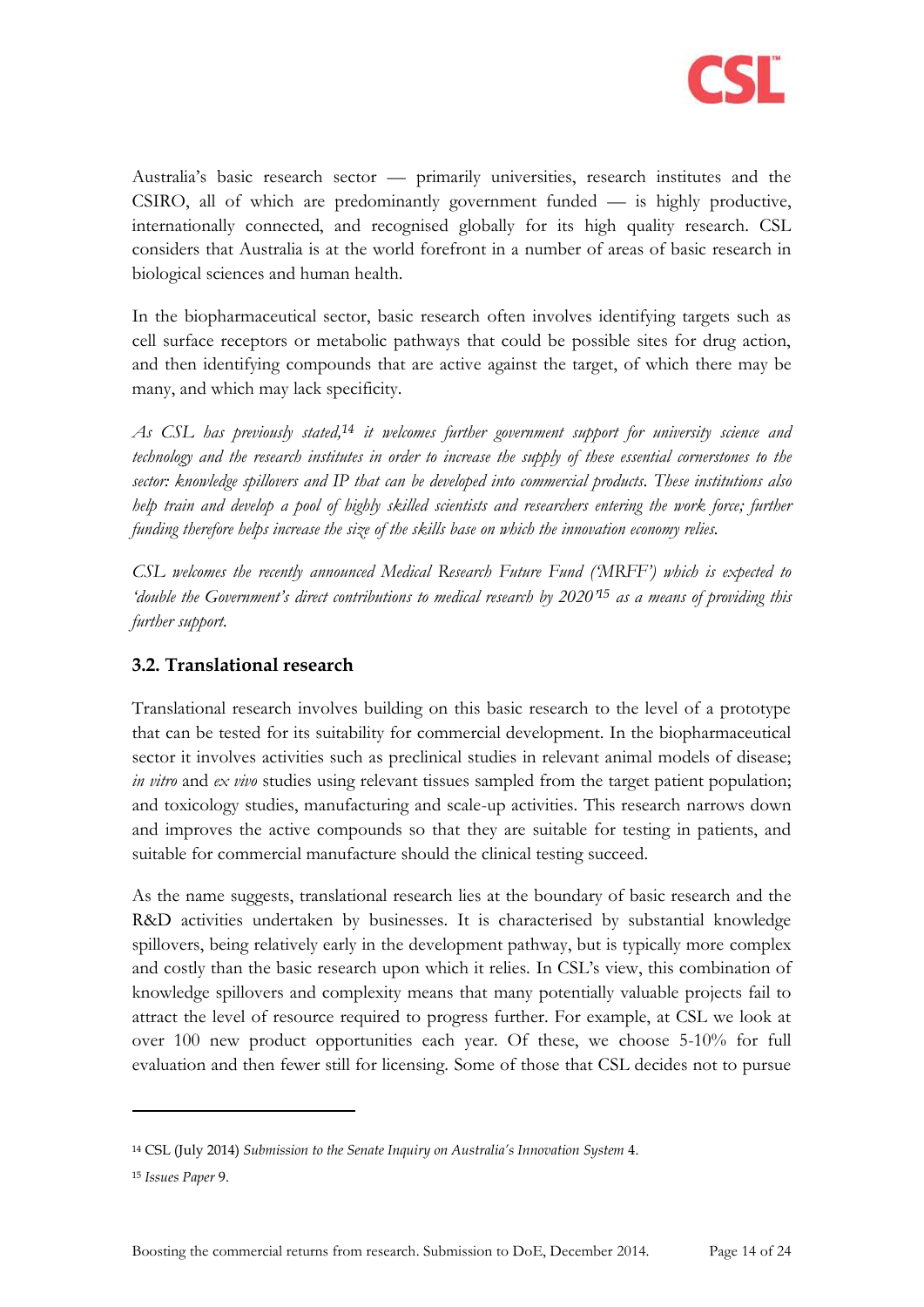

could, no doubt, result in significant economic benefits to Australia if they were further developed, but are not sound candidates for commercial development by CSL, or are not yet sufficiently advanced to transition to commercial development.

*In CSL's view, greater government support for translational research would increase the pool of high quality projects, which would further boost commercial returns from Australian research. CSL has previously recommended<sup>16</sup> new government funded Translational Grants to replace NHRMC Development Grants to fulfil this role. These grants would be sizeable (of the order \$10m for each supported project) and would be dependent upon a partnership between the research institution and a credible industry partner.*

*In CSL's view, the prospects of boosting commercial returns from medical research in Australia would improve substantially if a significant share of the MRFF was allocated on a similar basis to these Translational Grants.*

## <span id="page-14-0"></span>**3.3. Development**

-

The last stage of the R&D process is the development of the 'proof of concept' or prototype into a commercial product. In the biopharmaceutical sector this typically involves three phases of clinical trials in humans, each of which resolves some aspect of technical risk (such as efficacy, dosage, side effects etc.) followed by regulatory approvals and commercial launch.

The development stage is typically the most expensive stage of the overall process and failure rates are high. The development stage generates knowledge spillovers, particularly in the earlier clinical stages, but they are typically smaller than those of basic and translational research. Accordingly, a greater proportion of the economic benefits of development can be captured by the business undertaking the development. As a result:

- businesses have stronger incentives to undertake development (as opposed to basic and translational research), knowing that the commercial benefits of their expenditure (whether successful or not<sup>17</sup>) will not dissipate to competitors and the wider community;
- the optimum level of government support needed to ensure that there is a sufficient level of development activity by businesses is less (at least proportionately) than is the case for basic or translational research;

<sup>16</sup> CSL (March 2012) *Submission to the McKeon Strategic Review of Health and Medical Research* 6.

<sup>&</sup>lt;sup>17</sup> Development expenditure that does not result in a product is very often valuable even though superficially unsuccessful. The most famous example of this the failed attempt by a 3M employee to develop a strong adhesive gave rise to the Post-It Note.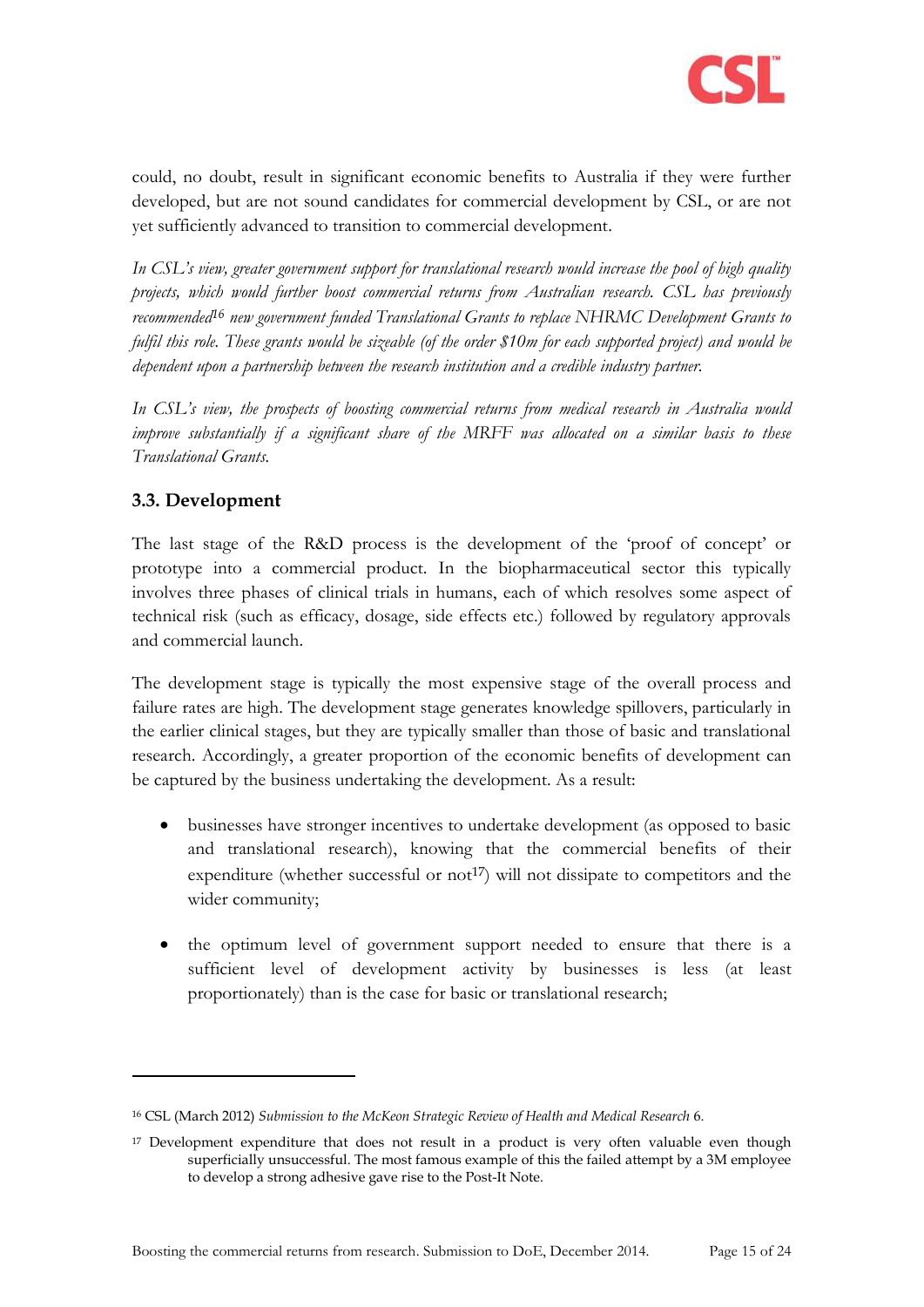

 government should support businesses undertaking development, rather than institutions purporting to undertake development activities.

*The Commonwealth currently supports development activities through the corporate tax system. CSL has*  previously stated<sup>18</sup> that the 45% refundable R&D tax offset for smaller firms and the 40 per cent non*refundable tax offset to larger firms represent an appropriate level and of support, and strike an appropriate balance between overly proscriptive definitions of R&D, and the risk of supporting R&D that would take place anyway, without the support.* <sup>19</sup>

Business R&D, while treated as an operating expense from an accounting and tax perspective, is in reality a form of investment. Business will increase R&D expenditure (i.e. investment in R&D) if they anticipate earning a higher return from it, and decrease their R&D expenditure if they anticipate earning lower returns. Businesses assess the expected return on investment on the basis of the post-tax earnings that the investment will generate. The beneficial effect of the 40% tax offset on R&D therefore derives from the additional post-tax returns that the business earns as a result of the offset.

Under Australia's system of imputation credits, the increase in post-tax returns earned by Australian shareholders is diluted for listed Australian firms that make profits in Australia. As a result, the incentive effects of the R&D tax offset are similarly diluted. The dilution effect for foreign-owned firms is much less and perhaps negligible. <sup>20</sup> *CSL has not recommended specific changes to the imputation credit system, even though it can obviate some of the benefit of the R&D tax offset for the shareholders of listed Australian firms.*

In CSL's experience, there are often opportunities to develop manufacturing which makes use of existing know how or IP, for example in extending existing global manufacturing at new sites. If these investments take place in Australia, they can help embed Australia more securely into global supply chains. Investments of this type can strengthen Australia's technology clusters, delivering social benefits beyond the private returns that investors can earn from them. Government help can be instrumental in securing these types of projects. This was recognised in 2008 by the Pharmaceutical Industry Strategy Group ('PISG') when it recommended that the government establish a strategic investment fund to contribute to such projects. *CSL concurs with the PISG<sup>21</sup> that direct government support in the form of co-investment* 

<sup>18</sup> CSL (July 2014) *Submission to the Senate Inquiry on Australia's Innovation System* 25.

<sup>19</sup> Form the reasons set out in Section 6 of our Senate Inquiry Submission (*ibid*), CSL believes that increasing the quantum of overseas expenditure eligible for the offsets would enhance the effectiveness of the concession by increasing incentives undertake later stage development and commercialisation from Australia.

<sup>20</sup> For a more detailed exposition see CSL (April 2008) *Submission to the Review of the National Innovation System*.

<sup>21</sup> CSL (July 2014) *Submission to the Senate Inquiry on Australia's Innovation System* 26.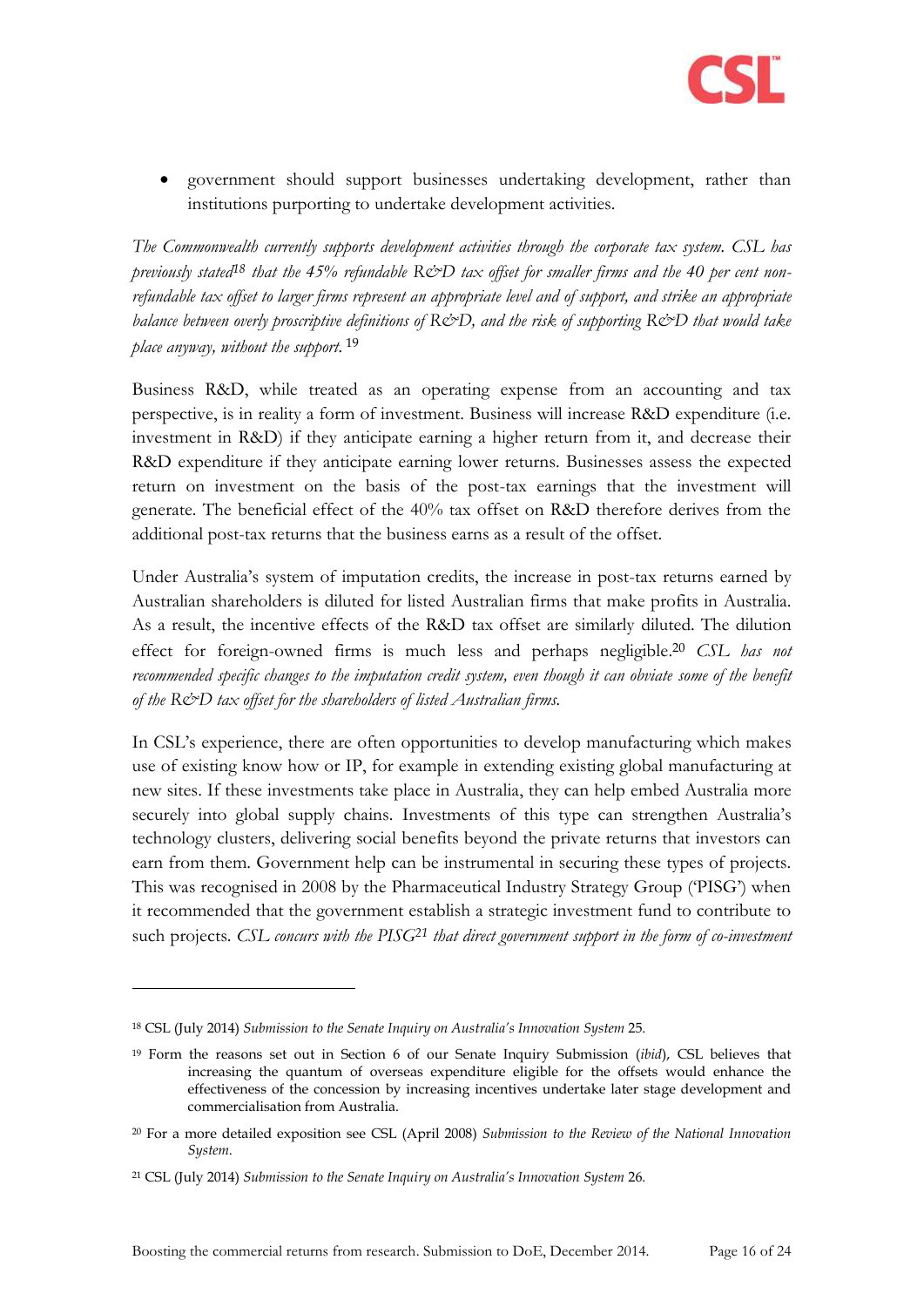

*or support for specific investments, from which CSL has benefited, can be an appropriate means of delivering enhanced commercial benefits from Australian research.*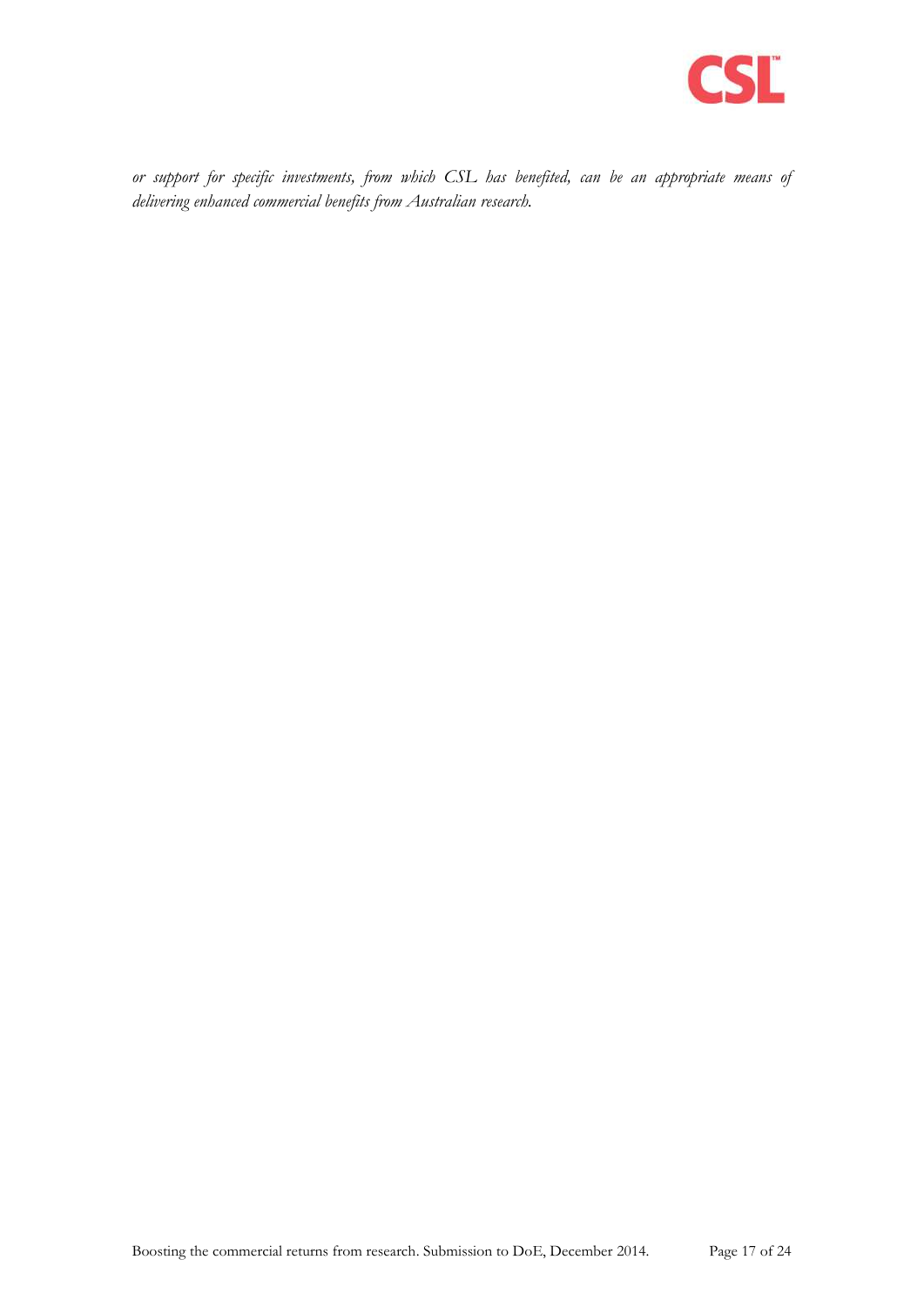

## <span id="page-17-0"></span>**4. Incentives to commercialise research**

The *Issues Paper* set out a number of possible policy measures that could raise the commercial return from Australian research. CSL endorses most of these as useful measures to help raise the commercial value of Australian research.

#### <span id="page-17-1"></span>**4.1. Push or supply-side measures**

Most of these might usefully be described as 'push' or 'supply' measures, for example: increasing the supply of research that is suitable for businesses to take forward (e.g. translational research); increasing the supply of research scientist to business by rewarding more on business collaboration and less on citation-based research excellence; increasing the proportion of university block funds that are dependent on collaboration with business; increasing the supply of research places in academia that have an industrial component; and increasing funding for translational research.

These types of measures appear to be directed at what appear to be perceived deficiencies in Australia's architecture for commercialising research, such as: the lack of a 'hub' such as those in Silicon Valley and the Cambridge Science Park, notwithstanding the emergence of the Parkville and Monash precents as putative hubs;<sup>22</sup> the lack of intermediaries to facilitate integration of universities and business;<sup>23</sup> the lack of incentives to encourage entrepreneurship;<sup>24</sup> insufficient focus in our research effort on high economic impact areas (even if the research is, itself, high quality);<sup>25</sup> too high a proportion of scientist working in academia rather than business;<sup>26</sup> and lack of funding.<sup>27</sup>

In CSL's view, these are impediments to the commercialisation of Australian research. Indeed, CSL's own submissions have proposed reforms to address them, such as Translational Grants. However, in CSL's view, there is a more fundamental problem commercialising Australia's research which is demand rather than supply driven.

#### <span id="page-17-2"></span>**4.2. The demand side for research, development and commercialisation**

In CSL's view, Australian research in the medical and biopharmaceutical sector, in which CSL operates, is in high demand. This is exemplified by CSL's own experience, acquiring and then developing the IP for Gardasil® in Australia to the point where it was ready for

<sup>22</sup> *Issues Paper* 6.

<sup>23</sup> *Ibid.*

-

<sup>24</sup> *Ibid* 7.

<sup>25</sup> *Ibid* 10.

<sup>26</sup> *Ibid* 12.

<sup>27</sup> *Ibid* 16.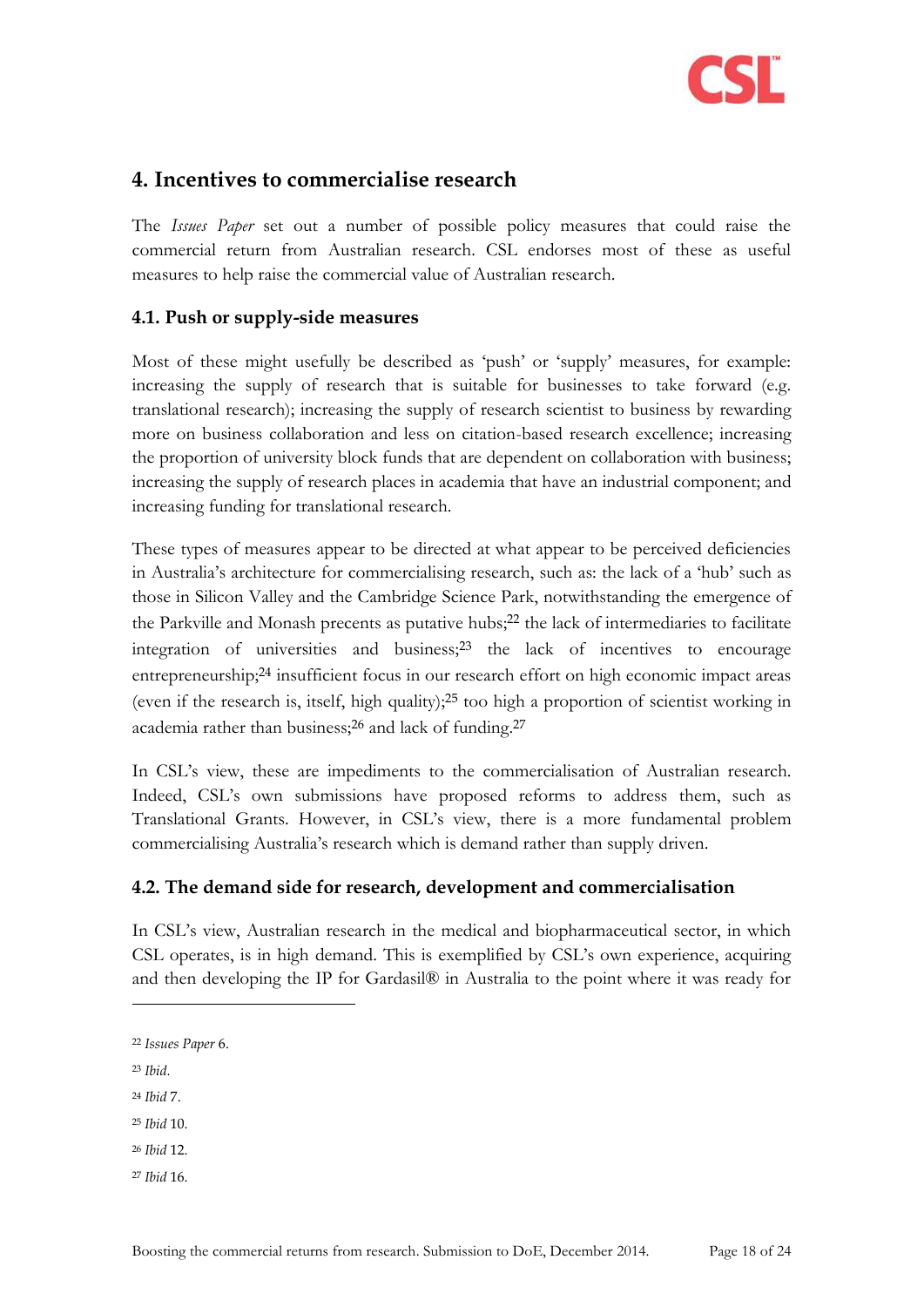

commercial development, and similarly acquiring and then developing IP for the next generation recombinant coagulation products. This is also evident in the high quality of Australian medicine which makes Australia an attractive location for participating in clinical trials of new medicines.

CSL has noted the lack of translational research in Australia, and proposed mechanisms for increasing translational research. In CSL's view, this would result in an increase in the amount of Australian research that businesses would choose to take up. Despite the current deficiency, CSL is in no doubt that any good Australian research that does reach the right stage of development through universities and institutes will be rapidly acquired for commercialisation.

However, Australia is not an attractive place from where to commercialise the products of that research. That is, most businesses wanting to serve global markets would not choose to complete the development, and then manufacture those products, from Australia. Fewer still would want to establish an entrepreneurial business based in Australia from which to market those products globally. There is very little demand by global businesses to set up in Australia to undertake late-stage development, commercialisation and manufacture of high value-added products for global markets.

Businesses may and do choose to undertake research and early development in Australia because it is an attractive place for these activities; it has, for example, high quality universities and institutes, a good supply of skilled researchers, English language, and reasonable R&D incentives through the tax system (particularly for foreign owned firms). However, a number of fundamental factors discourage businesses from completing the product development process in Australia. These include:

- high corporate tax rates when compared to peer countries, which are a strong disincentive to high value-added manufacture (i.e. manufacture in which a large proportion of the manufactured product's value derives from IP generated through research and development);
- the relatively small size of the Australian market compared the major global markets of the US, EU, China and SE Asia; and
- relatively high labour costs.

The consequences of this lack of demand, driven by these factors, match many of the deficiencies expressed in the *Issues Paper*. For example:

 Australian research does not usually result in late-stage development and high-value manufacture in Australia. As a result, there is a paucity of high-paying jobs for scientists and engineers in business; scientists and researchers are predominantly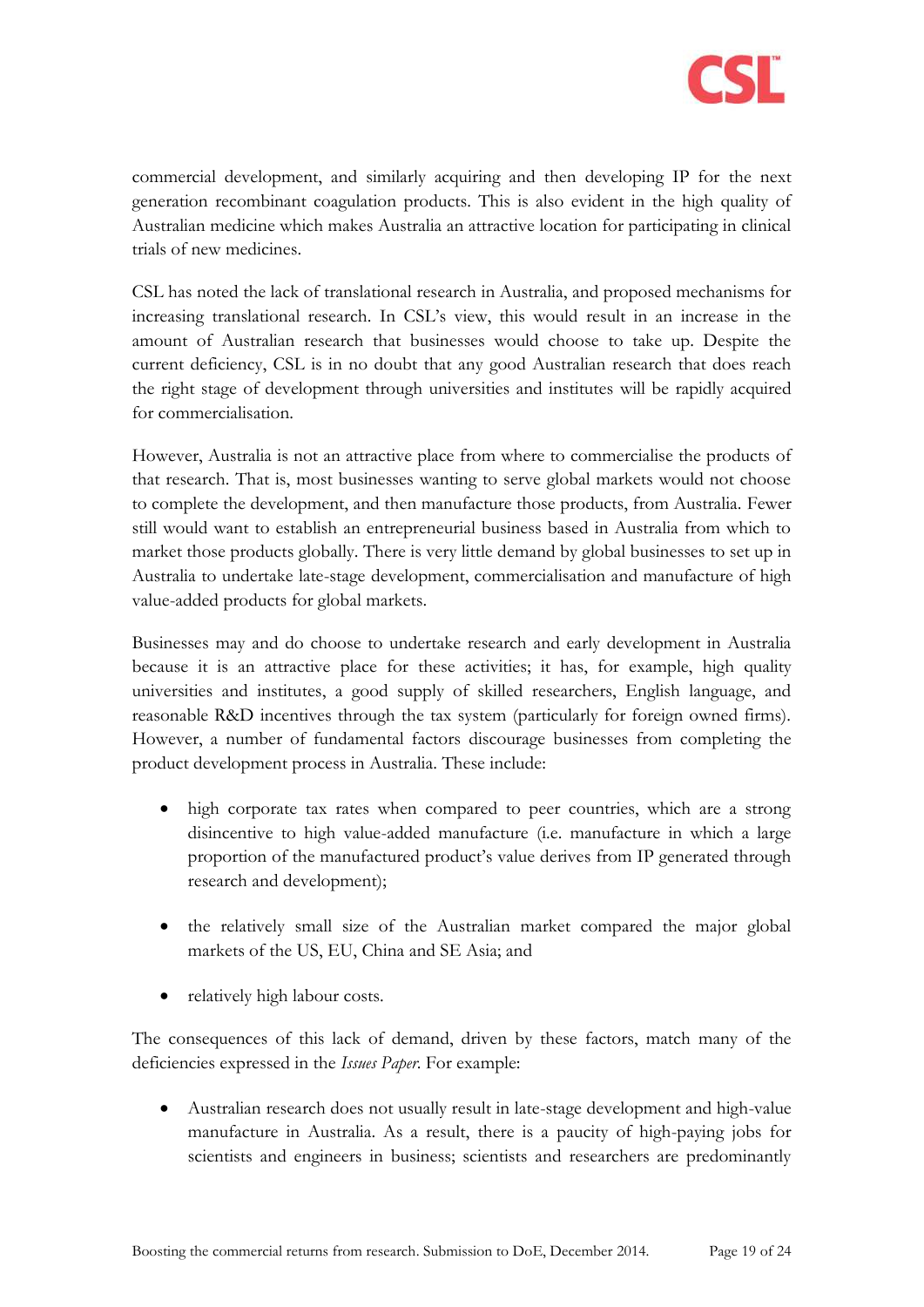

found in academia, the research institutes and the CSIRO. This is in direct contrast to, say, Germany;

- the balance of research in Australia is early stage in universities and research institutes, where researchers tend to be rewarded on the basis of citations rather than industrial collaboration or the commercial value of the IP; this is not inappropriate when the knowledge spillovers of good research are very large, as is the case with basic and translational research. It might well change if business created more demand for research scientists, shifting emphasis towards later stage research;
- the reluctance of businesses to undertake high-value manufacturing in Australia deters the formation of strong hubs like the Cambridge Science Park; and
- the costs (or poor returns) from late-stage development and commercialisation from Australia reduces the likelihood that earlier stage possibilities are worth the risk — the Valley of Death — and reduces the attractiveness of the entrepreneurial path for research scientists in universities and research institutes.

There are some demand side measures in the *Issues Paper*, for example: encouraging academics to form IP spin-offs from universities and research institutes by allowing them to keep a proportion of the royalties that the IP generates; and increasing funding to overcome the 'valley of death' at the point of transition from research to development stages of the product development chain. These measures may increase IP development in Australia, but are unlikely to encourage late-stage development and commercialisation from Australia.

#### **4.2.1 Australia does not reap full value from the IP it generates**

Australian research is valuable, even though it is typically early stage. CSL has demonstrated this with its Gardasil® IP and the IP it has generated for its enhanced recombinant coagulation factors. When such IP is transferred overseas for subsequent development and manufacture, this is done on an arm's length basis that reflects the value of the IP at the time of transfer. This might comprise, for example, a payment and an agreed share of the royalties should the products succeed, both of which are taxable and beneficial to the economy.

However, the returns to the Australian economy from these arm's length payments fall short of the gains that would accrue if the products were manufactured and commercialised from Australia. Australia does not reap the benefits of the investment in manufacturing, the increase in skilled employment and the wages they earn, the acquisition of skills in related areas such as compliance with US and EU pharmaceutical regulation, and multiplier effects. There are typically other intangible benefits from manufacture and commercialisation, such as follow-on R&D in related areas, the emergence of new or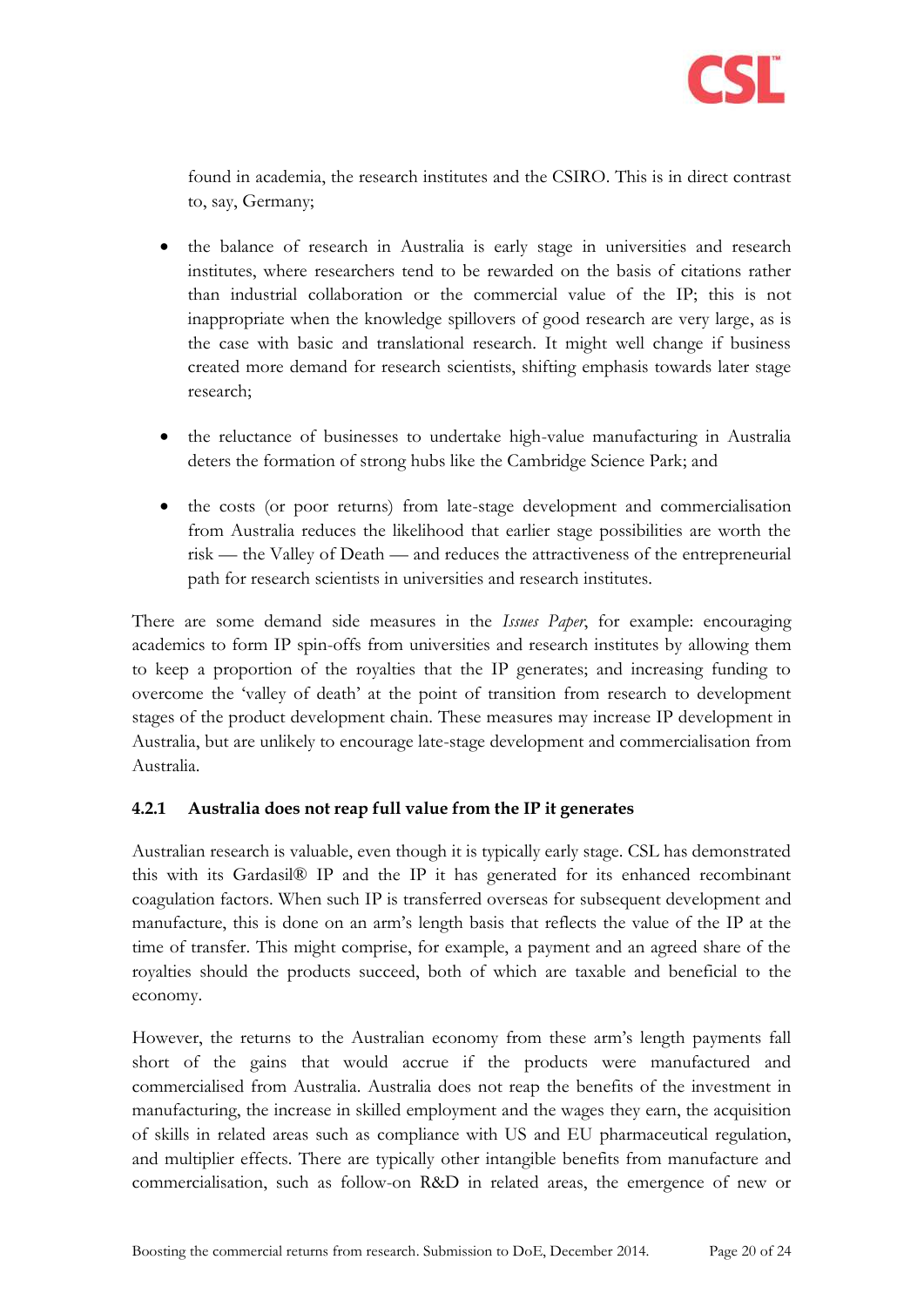

related products, and clustering effects where other manufacturers are attracted by the availability of resources and skills.

*CSL therefore considers that, while many of the suggestions raised in the Issues Paper would be valuable to the Australian economy, not least the doubling of government funding of medical research through the MRFF, the most effective policy for commercialising Australia's research is to make Australia an attractive location for businesses doing late-stage development and commercial manufacture of high value added products for global markets.*

#### <span id="page-20-0"></span>**4.3. Comparator countries**

-

As noted above, business R&D is a form of investment the quantum of which depends upon the post-tax return businesses earn on the products they produce as a result of their R&D. Businesses that have a choice over where they locate high-value manufacturing with a large R&D content (i.e. footloose investment) will select, all other things being equal, locations that have a low effective tax rate. Typically, new investment by multinational companies servicing global markets is footloose.

It is beyond the scope of this submission to undertake an exhaustive review of differential tax rates between jurisdictions, but a number of countries that CSL has reviewed in making its own investment decisions illustrate differentials in tax rates. In contrast to Australia's corporate tax rate of 30%, the UK is progressively reducing its corporate tax rate to 20%, Ireland has a flat tax rate of 12.5% and Singapore a 17% rate.<sup>28</sup> In addition to low corporate tax rates, Ireland and Singapore offer a range of investment incentives. Singapore offers an exemption from corporate income tax for up to 10 years in return for new R&D investments, concessionary tax rates for companies that relocate their headquarters to Singapore, and tax incentives for R&D. Companies in Ireland pay no income tax on earnings from IP where the underlying R&D is conducted in Ireland.<sup>29</sup> Both of these countries have been able to attract significant levels of inward direct investment despite the relatively small size of their economies. Between 2008 and 2012 Singapore attracted \$203.3 billion in FDI inflows, equivalent to 74% of GDP, while Ireland attracted \$92.8 billion in FDI.<sup>30</sup> Switzerland, where CSL has decided to locate its recombinant coagulation factor

<sup>28</sup> KPMG (2014) *Corporate tax rate survey 2014* [http://www.kpmg.com/IE/en/IssuesAndInsights/](http://www.kpmg.com/IE/en/IssuesAndInsights/%20ArticlesPublications/Documents/kpmg-2014-global-corporate-and-indirect-tax-survey-2.pdf)  [ArticlesPublications/Documents/kpmg-2014-global-corporate-and-indirect-tax-survey-2.pdf.](http://www.kpmg.com/IE/en/IssuesAndInsights/%20ArticlesPublications/Documents/kpmg-2014-global-corporate-and-indirect-tax-survey-2.pdf)

<sup>29</sup> AusBiotech (2014) *AusBiotech response to the Competition Policy Review* http://competitionpolicyreview. gov.au/ files/2014/06/AusBiotech.pdf.

<sup>30</sup> UHY (2013) *Singapore and Irelands tax regimes attract world beating levels of FDI* (2013) http://www.uhy. com/singapore-and-irelands-tax-regimes-attract-world-beating-levels-of-fdi/.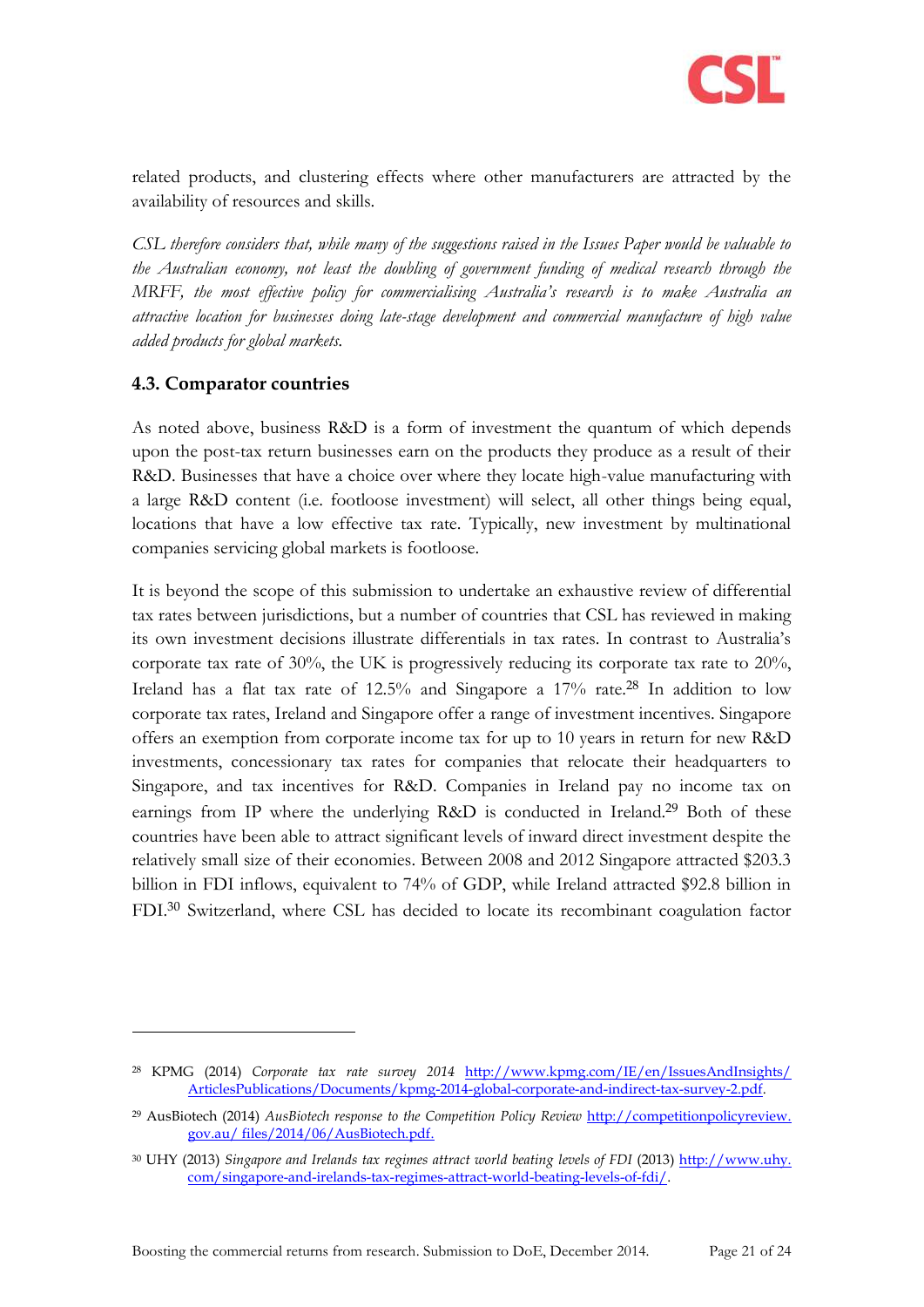

manufacturing facility, has a range of effective tax rates substantially below the statutory rate of around 25% for limited periods, depending on canton and commune.<sup>31</sup>

Tax rates are not the only consideration, nor even the primary consideration, for many investments. Nevertheless, in so far as there are a number of suitable jurisdictions for an investment — say Australia, the UK, Singapore, Ireland and Switzerland — average effective tax rate is very likely to be determinative. Where multiple countries with a similarly favourable investment climate are competing to attract direct investment, tax competition can play a critical role for footloose firms deciding whether to invest in a particular country or region. This echoes CSL's own experience in deciding upon the location of major new investments.

#### <span id="page-21-0"></span>**4.4. International competition for footloose investment**

*In CSL's view, Australia will not be able to boost the commercial returns from its public research unless it can encourage businesses to develop and manufacture products based on that research for global markets from within Australia. Corporate tax is a significant impediment to this; in this regard, it is notable that Australia's corporate tax rate is high by OECD standards<sup>32</sup> and Australia is one of the few countries that has not reduced its corporate tax rate since 2005. Recent initiatives in a number of important economies, such as the UK, in relation to the taxation of profits from IP, threaten to worsen Australia's position.*

It is likely that relatively large differentials in corporate tax rates are needed to engender a significant change in incentives to commercialise research from Australia. Moving rates modestly towards the OECD average may relatively inconsequential in respect of foreign direct investment (FDI) or in terms of domestic companies investing for exports.<sup>33</sup> However, revenue requirements for Australian governments clearly preclude a substantial reduction in corporate tax rates.

<sup>31</sup> KPMG (2014) [http://www.kpmg.com/global/en/services/tax/tax-tools-and-resources/pages/](http://www.kpmg.com/global/en/services/tax/tax-tools-and-resources/pages/%20corporate-tax-rates-table.aspx)  [corporate-tax-rates-table.aspx](http://www.kpmg.com/global/en/services/tax/tax-tools-and-resources/pages/%20corporate-tax-rates-table.aspx) (last viewed 17 July 2014).

<sup>&</sup>lt;sup>32</sup> According to the Henry Tax Review, in 2009, Australia had the third highest statutory corporate tax rate of small to medium-sized OECD economies. *Australia's future tax system: A report to the treasurer* (2009) [http://taxreview.treasury.gov.au/content/downloads/final\\_report\\_part\\_1/](http://taxreview.treasury.gov.au/content/downloads/final_report_part_1/%2000_afts_final_report_consolidated.pdf)  [00\\_afts\\_final\\_report\\_consolidated.pdf.](http://taxreview.treasury.gov.au/content/downloads/final_report_part_1/%2000_afts_final_report_consolidated.pdf)

<sup>33</sup> Bénassy-Quéré et al (2003) CEPII *Tax Competition and Foreign Direct Investment* "…relocating from one country to another is costly. In such a framework, large discrepancies should matter more than small ones. Hence the relationship between tax differentials and FDI may be non-linear, large tax differentials having relatively more impact than small ones." [http://www.cepii.fr/PDF\\_PUB/wp/2003/wp2003-17.pdf](http://www.cepii.fr/PDF_PUB/wp/2003/wp2003-17.pdf)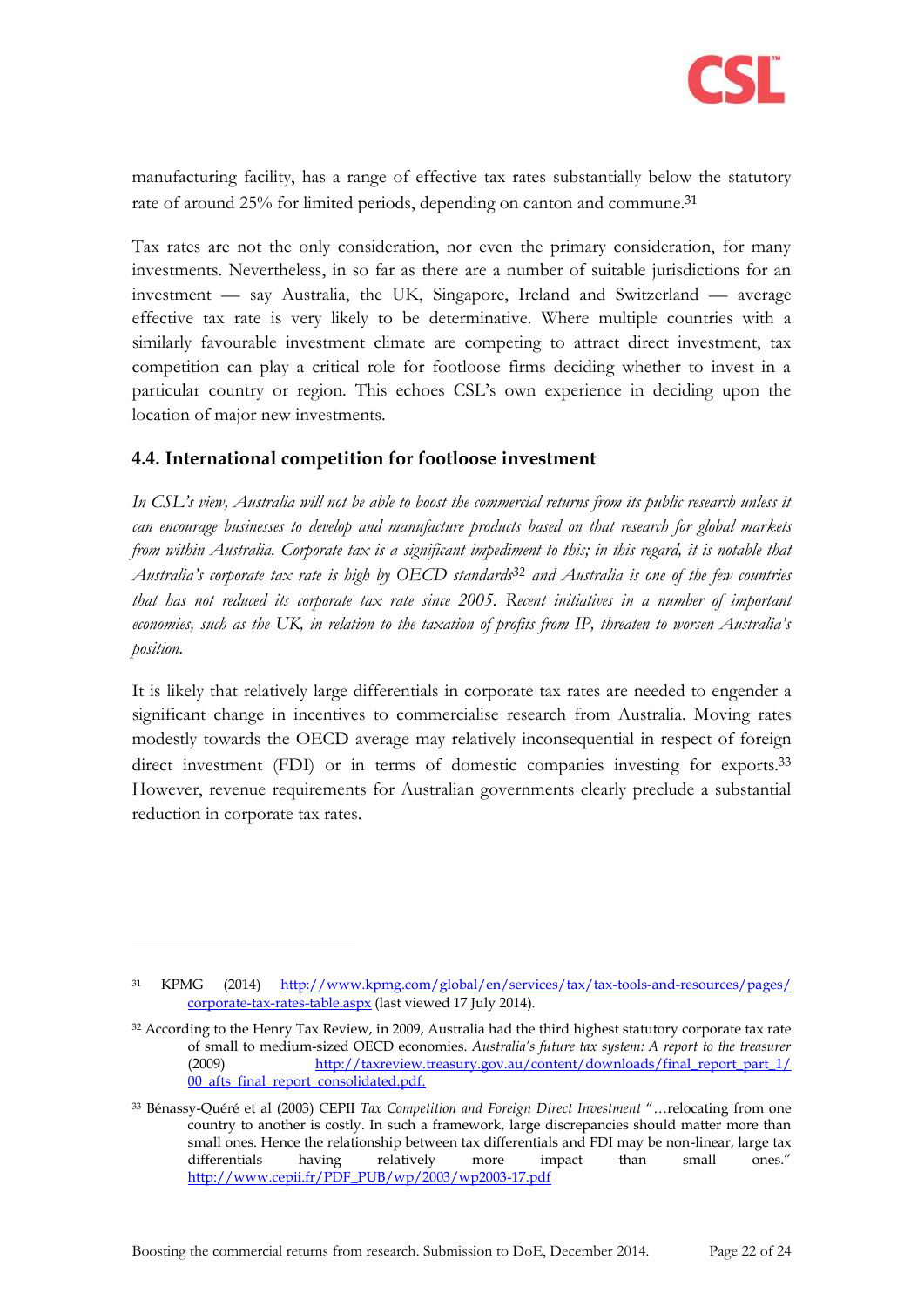

#### **4.4.1 Patent boxes<sup>34</sup> and other incentives for innovation**

This problem is not unique to Australia. A number of economies with strong research sectors are revising their system of corporate tax to capture the full benefits of their public research, particularly through mechanisms such as Patent Boxes.<sup>35</sup> The UK Patent Box scheme is a good example, allowing companies to apply a lower 10% rate of corporation tax on profits earned from patents provided the claimant company or another company in the group<sup>36</sup> has undertaken qualifying development for the patent by making a significant contribution to either:

- the creation or development of the patented invention, or
- a product incorporating the patented invention.

Other EU countries also currently operate patent box (or similar) schemes including Belgium, France, Spain, Hungary, Luxemburg and the Netherlands.<sup>37</sup> Patent Box legislation has also been introduced in the United States.<sup>38</sup>

#### **4.4.2 A Patent Box for Australia?**

-

In CSL's view, in order for Australia to boost the commercial value of its public research, to secure the multiplier and spillover benefits that arise from high value manufacturing, Australia must become an attractive location from which to commercialise that research. From this perspective, Australia has advantages (e.g. English speaking, high levels of skills) and disadvantages (e.g. location, high labour costs), but most importantly has a much higher tax rate on high value manufacturing than peers that are otherwise similarly or better endowed.

*In order to maximise the benefits to the Australian economy, including the multiplier and spillover benefits that arise from high value manufacturing in Australia, the corporate tax system must find a model that* 

<sup>34</sup> Named as such "because there is a box to tick on the tax form"

<sup>&</sup>lt;sup>35</sup> It should be noted that some small economies that do not have strong research sectors have introduced similar schemes solely designed to attract investment, without ties to domestically held or generated IP or patents. These include, for example, Cyprus, Hungary and Malta.

<sup>36</sup> 'Group' is broadly defined under the regime. Two companies will be considered as a 'group' if any of the five conditions outlined in CTA10/S357GD are met. <http://www.hmrc.gov.uk/manuals/cirdmanual/cird260140.htm>

<sup>&</sup>lt;sup>37</sup> PricewaterhouseCoopers. (2013). Patent box and technology incentives: Tax and financial reporting considerations. Available from: [http://www.pwc.com/en\\_US/us/tax-accounting](http://www.pwc.com/en_US/us/tax-accounting-services/assets/pwc-patent-box-and-technology-incentives-tax-and-reporting-considerations.pdf)[services/assets/pwc-patent-box-and-technology-incentives-tax-and-reporting-considerations.pdf](http://www.pwc.com/en_US/us/tax-accounting-services/assets/pwc-patent-box-and-technology-incentives-tax-and-reporting-considerations.pdf) [Accessed 7 July 2014].

<sup>38</sup> Evers, L., Miller, H. and Spengal, C. (2013). Intellectual Property Box Regimes: Effective Tax Rates and Tax Policy Considerations. Available from:<http://ftp.zew.de/pub/zew-docs/dp/dp13070.pdf> [Accessed 8 July 2014].